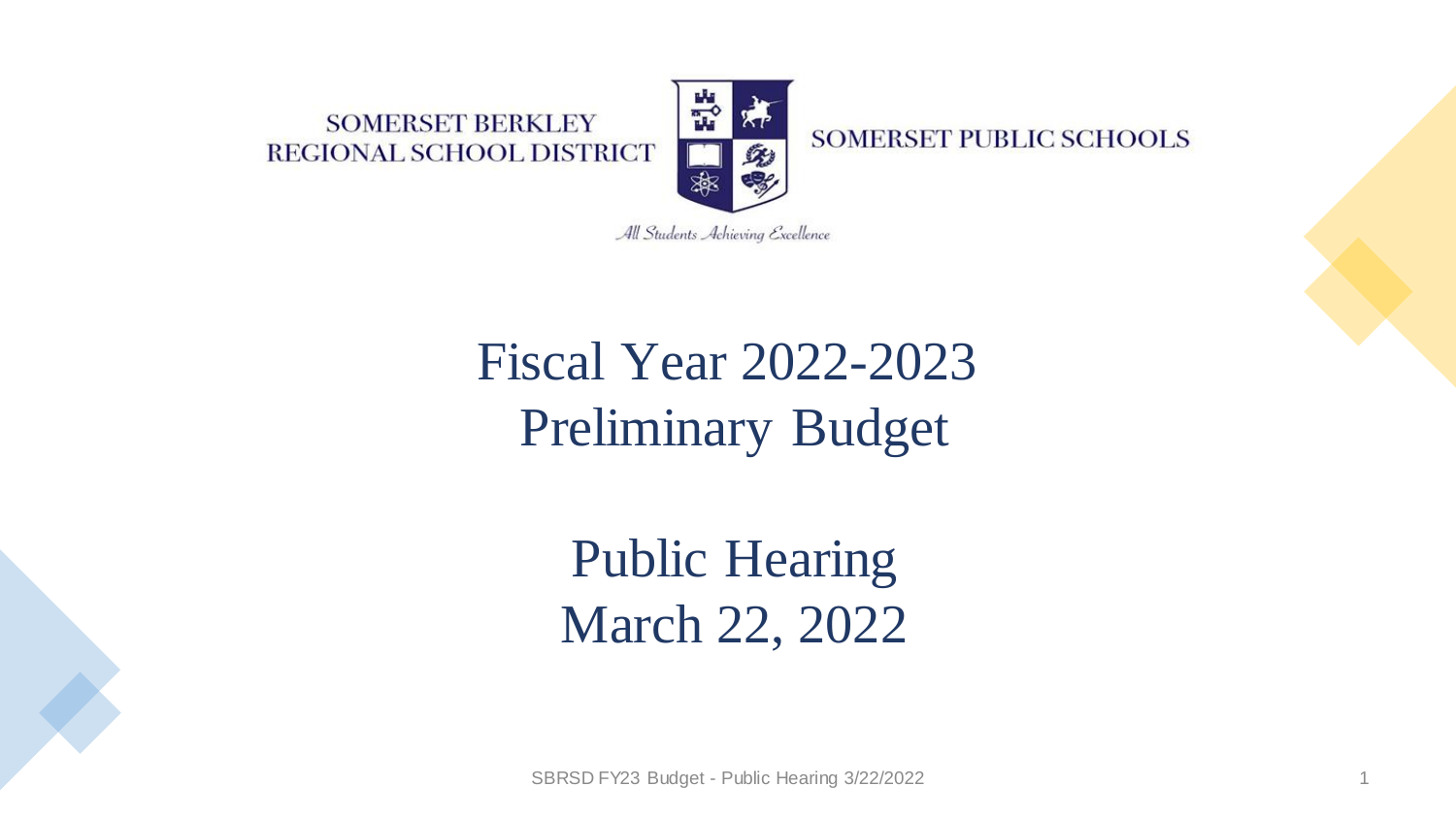*Somerset Berkley Regional School District FY23 Budget Public Hearing Agenda*

- FY23 Tentative Budget
- Budget Process / Timeline
- Components of the Initial FY23 Budget Proposal
- Adjustments to the Initial FY23 Budget Proposal
- Preliminary Budget by Major Functions and Revenue Sources
- Debt Service Detail
- Regional School District Assessments
- Report on Regional School District Excess/Deficiency and Stabilization Funds
- Summary
- Questions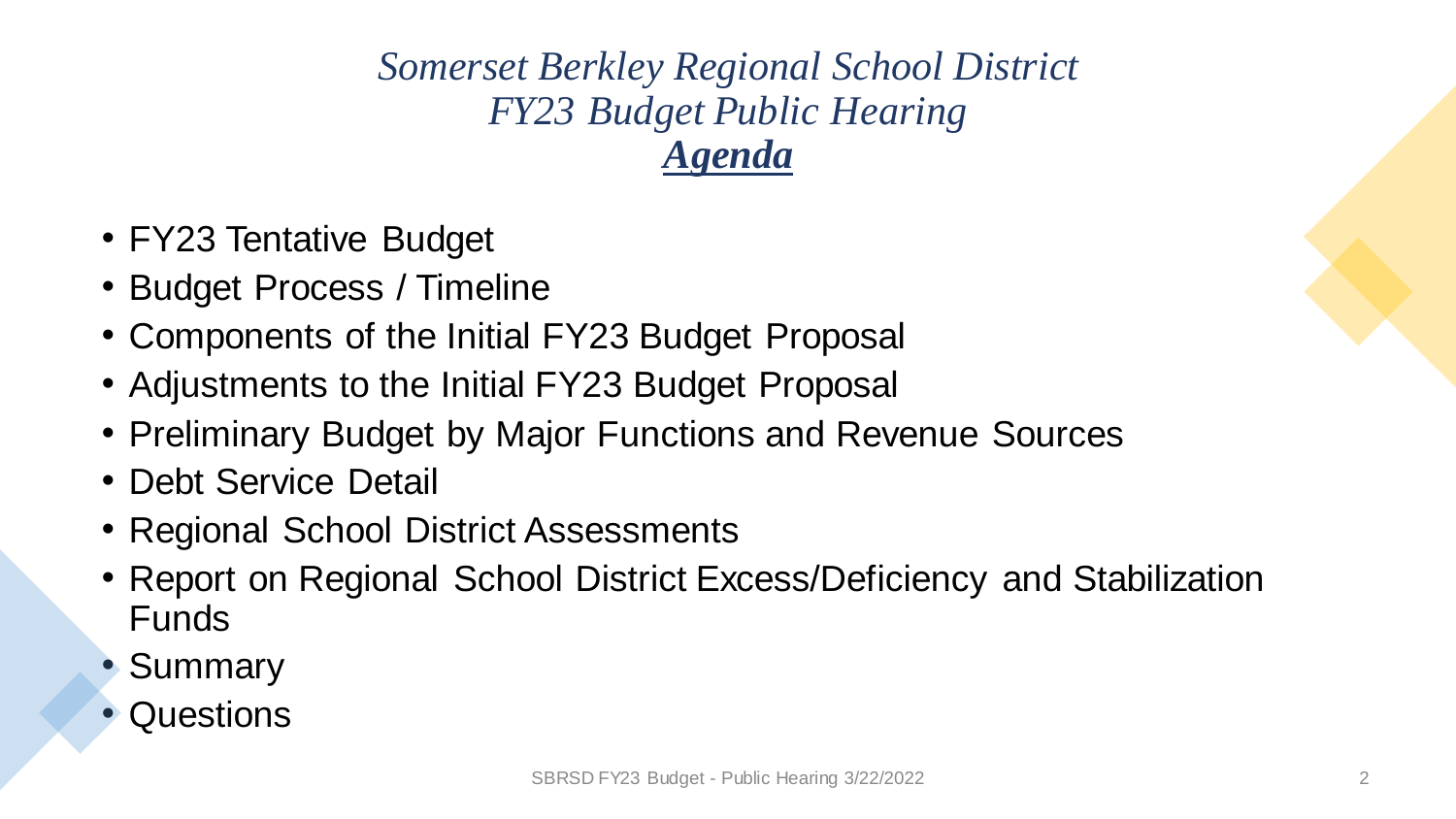### *FY23 Budget Process*

The district is in the process of building a new strategic plan that builds upon the objectives below. These objectives have been informed by feedback from all major stakeholders including students, staff, families, and representatives from the community. These objectives provide the roadmap for where the District needs to focus its efforts and financial responsibility.

| <b>Objective I</b>                                                                                                               | <b>Objective II</b>                                                                                                                                                                                           | <b>Objective III</b>                                                                              | <b>Objective IV</b>                                                                                            |
|----------------------------------------------------------------------------------------------------------------------------------|---------------------------------------------------------------------------------------------------------------------------------------------------------------------------------------------------------------|---------------------------------------------------------------------------------------------------|----------------------------------------------------------------------------------------------------------------|
| Deliver engaging, relevant, and<br>authentic learning experiences<br>to all students that demonstrate<br>real world connections. | Foster and embrace a school<br>culture of belonging that<br>celebrates diversity, encourages<br>inclusivity, and responds<br>effectively to the academic and<br>social-emotional learning of all<br>students. | Maintain healthy, secure, and safe<br>facilities that positively impact<br>teaching and learning. | Strengthen family and<br>community partnerships to<br>support student academic and<br>social-emotional growth. |

#### *2021-2026 District Strategy Objectives*

Emerging themes from the many discussions that took place emphasized social-emotional learning, financial literacy, cultural diversity, and world language offerings, civics, college and career readiness skills, and more student supports for all students. Additionally, the Student Opportunity Act plan addresses closing achievement gaps for students with disabilities and the school's "high needs" population.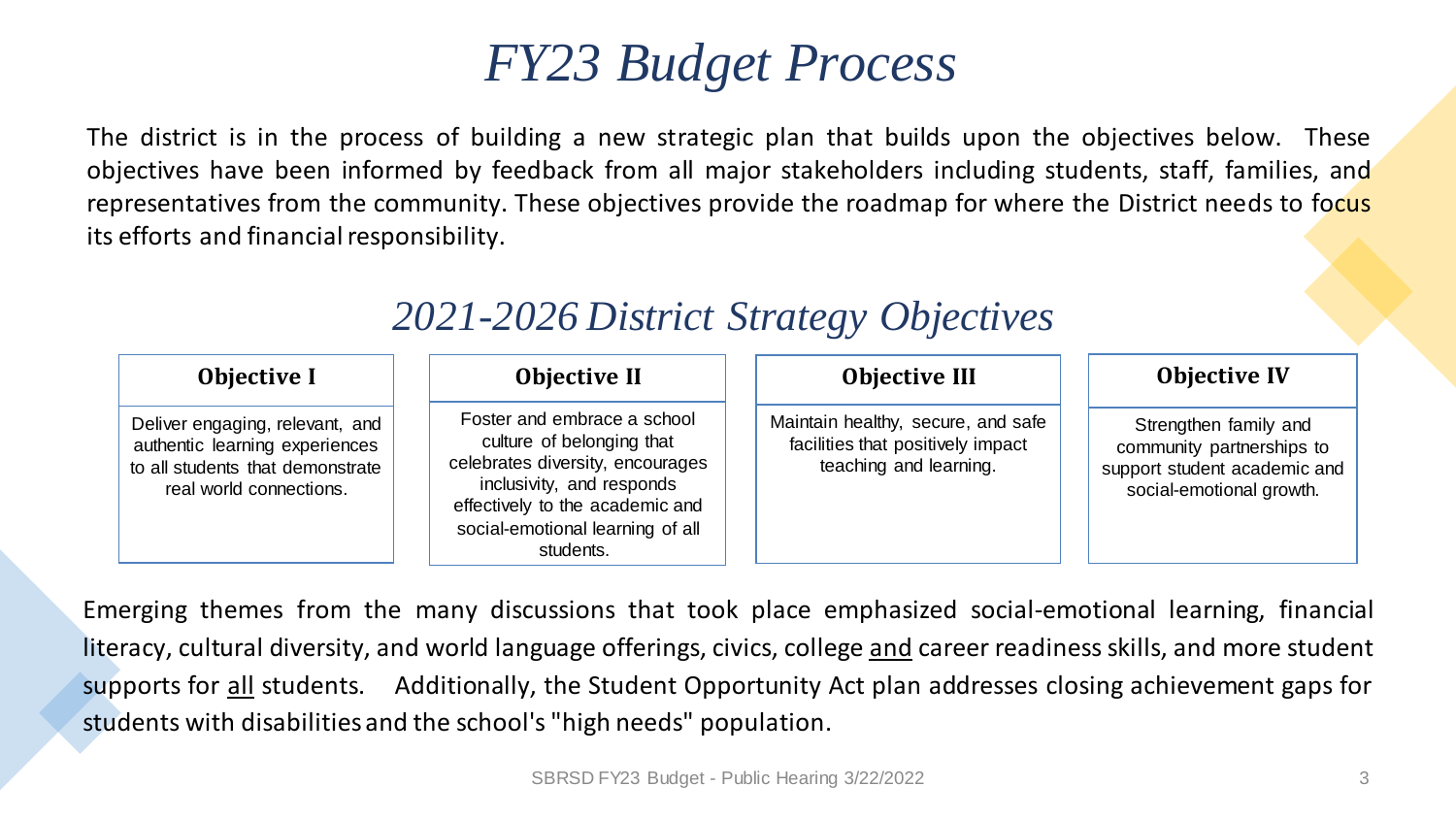The Budget Subcommittee and Administration consider the current financial realities in both member communities.

While simultaneously following the District Strategic Plan and meeting the needs of all our students.

The pandemic has created an uncertainty we have never experienced, compounded by the unprecedented economic stresses at the local, state and nation levels.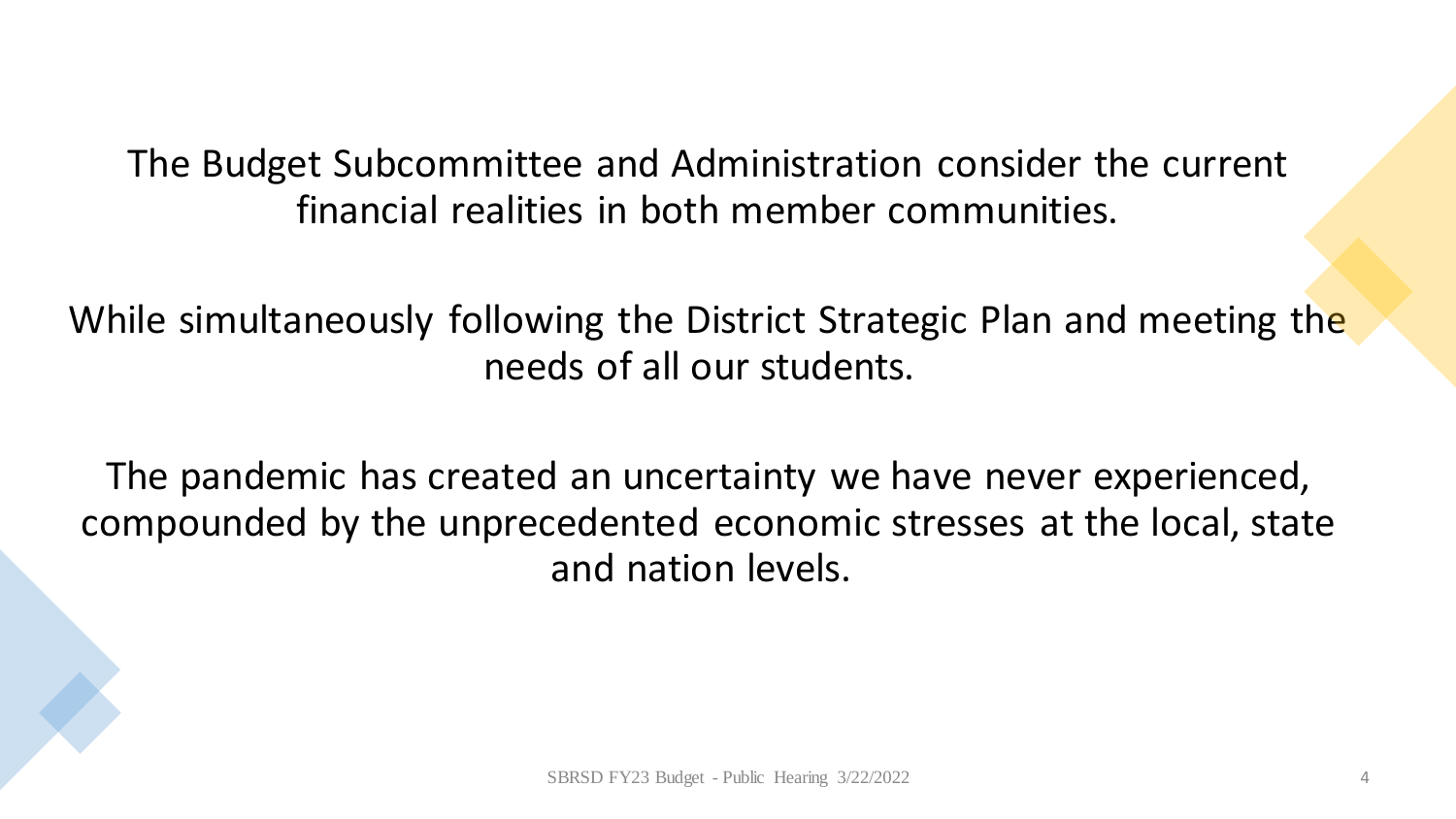## *FY23 Budget Process*

- October 15, 2021 SBRSD Budget Subcommittee met with Administration to review FY22 Financial Report, reviewed Maintenance Capital Projects and Security
- November 2021 The High School Administration met with the District Leadership Team to review FY23 budget process
- December 21, 2021 Principal submitted the draft FY23 building level budget
- January 4, 2022 District leadership presented the FY22 preliminary Regular Transportation, Special Education Out of District Tuition, and Special Education Transportation
- January 5, 2022 District leadership presented the FY23 preliminary Curriculum Budget and Technology Budget
- January 10 January 14, 2022 School Administration and District Leadership met with Content Coordinators to review budget request in detail and made adjustments as needed.
- January 11, 2022 District leadership presented the FY23 preliminary new staff request, salary budget by function and Maintenance & Grounds Budget.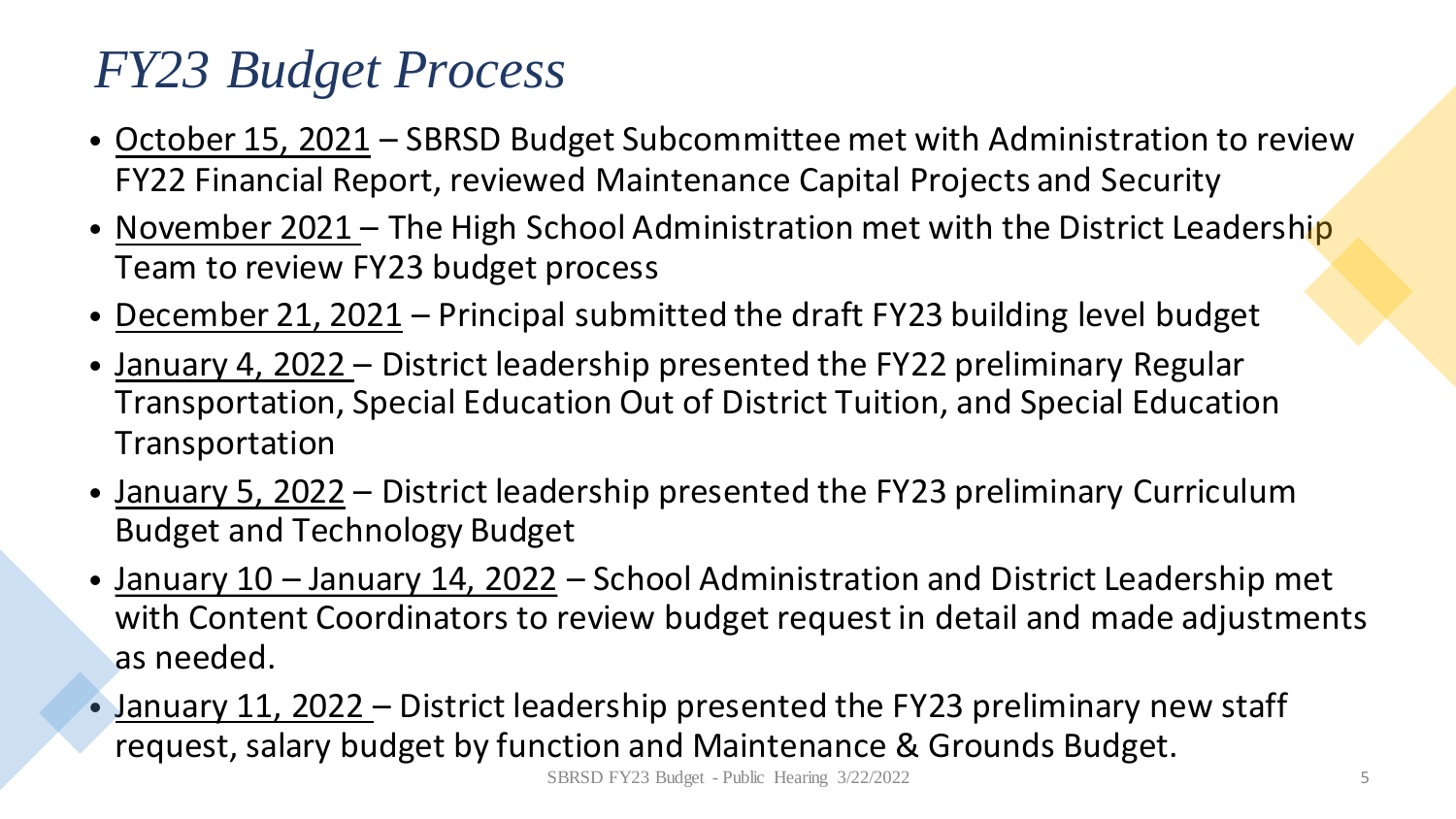## *FY23 Budget Process*

- January 18, 2022 Review the FY22 Year to Date Financial report. The first draft of the FY23 Preliminary Budget detail by line item was presented
- January 31, 2022 Continued review of the FY23 preliminary Budget detail by line item. Adjustments were made to the Technology budget and Special Education Out of District Tuition with the use of Circuit Breaker Funds, Continued discussion with Special Education Out of District Tuition and Transportation
- February 15, 2022 District leadership presented to the School Committee the FY23 preliminary Budget detail by line item and a draft assessment sheet
- March 8, 2022 Somerset Berkley Regional Budget Subcommittee unanimously approved an FY23 Preliminary budget for consideration by the SB School Committee
- March 17, 2022 Somerset Berkley Regional School Committee approved FY23 Preliminary budget as recommended by the Budget Subcommittee
- March 22, 2022 Public Hearing on the FY23 Preliminary Budget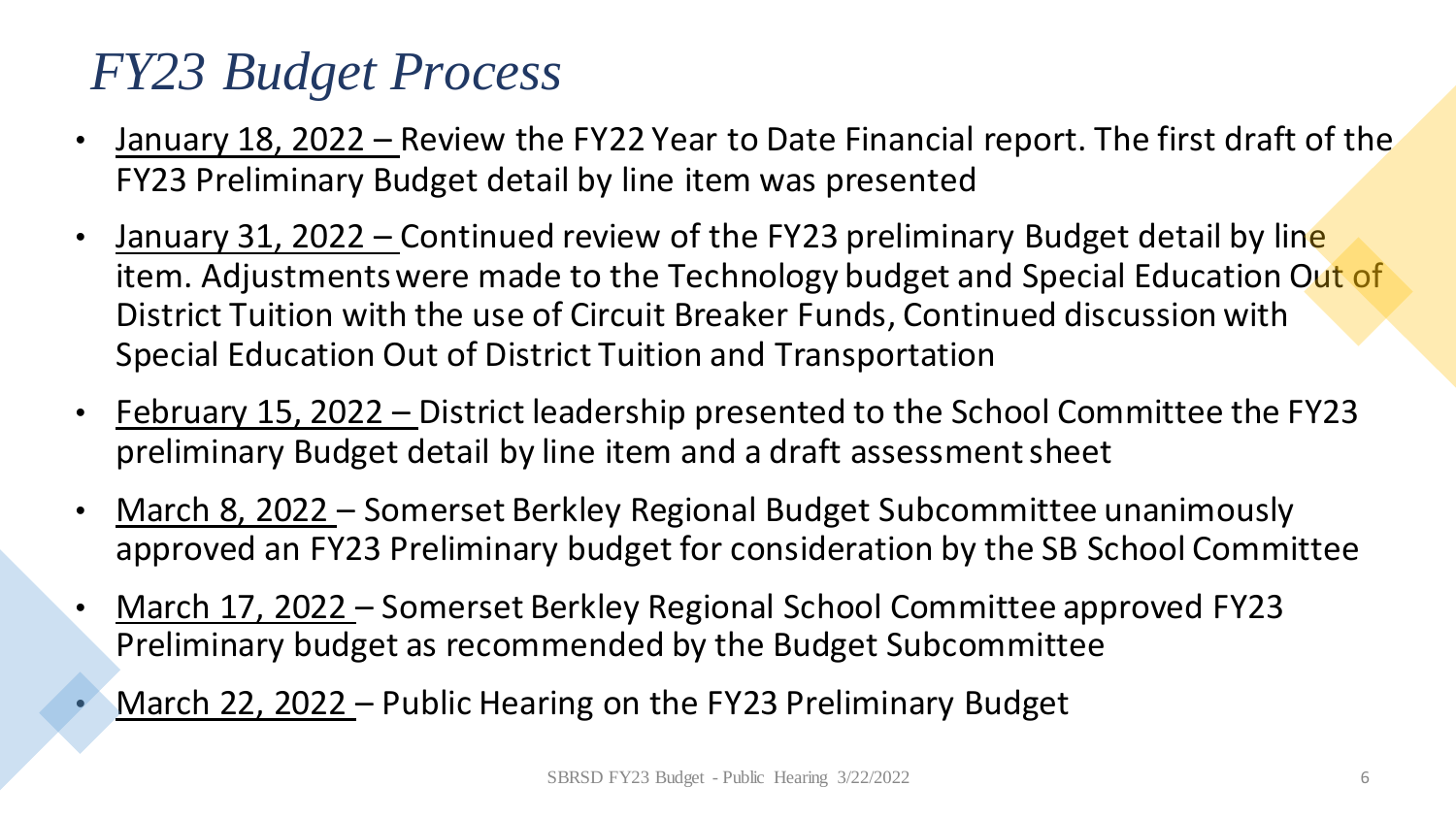## *FY23 Budget Drivers: Contracted Services and Increased Expenses*

#### • **Staffing and Labor Costs**

- Custodians expires 6/30/2023
- Admin Assistant expires 7/31/2023
- Teachers' Contract expires 8/31/2024
- Café and Paraprofessional Staff contract expires 7/31/24
- Salaries and Fringe Benefits equal approximately 70% of total gross costs
- **Enrollment Changes (excludes school choice students)**
	- Somerset recognizes a decrease of 24 student for the FY23 assessment
	- Berkley recognizes a decrease of 18 students for the FY23 assessment
- **Special Education OOD Tuitions are relatively flat for the FY23 as compared to FY22**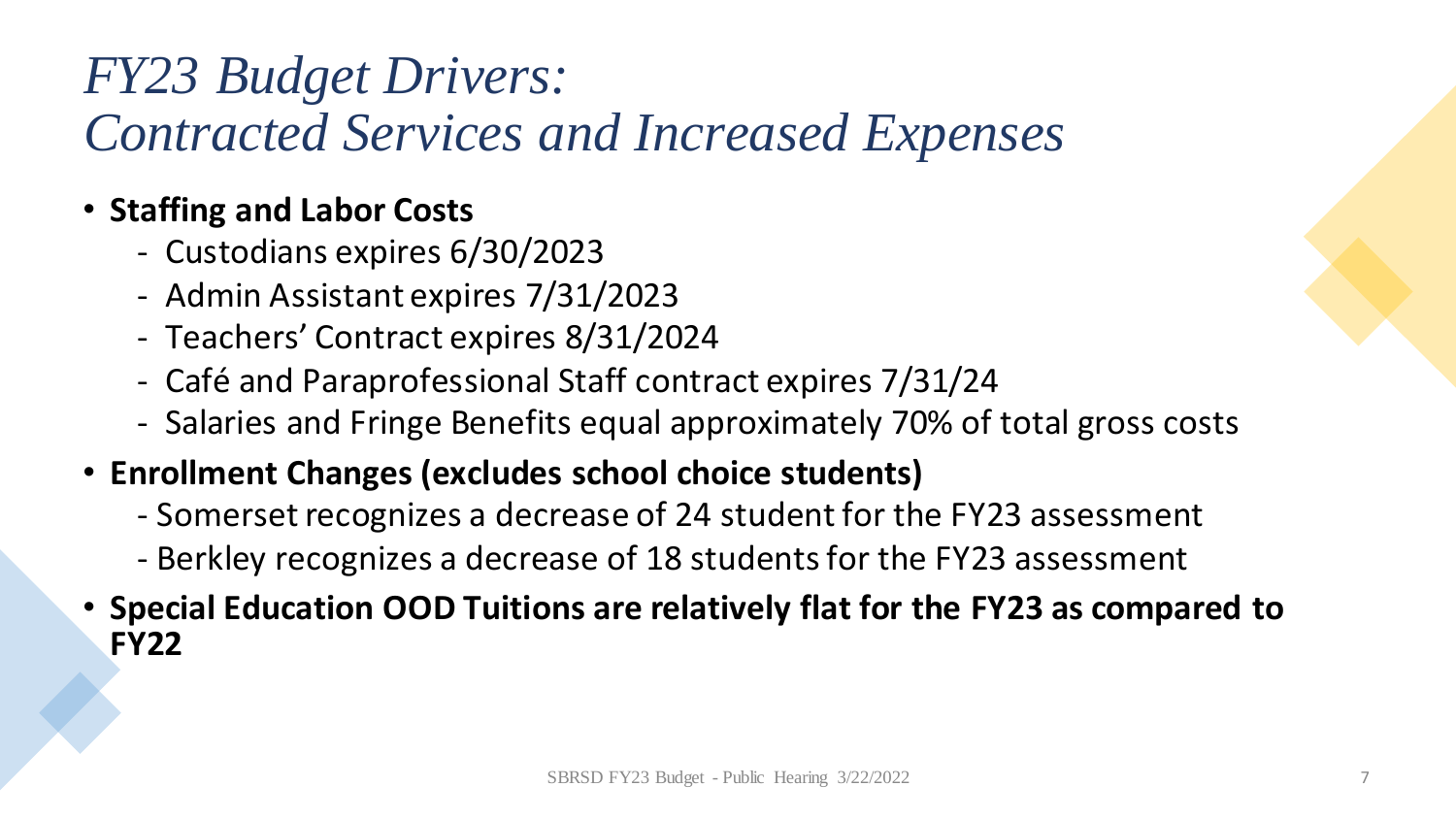### *FY23 Budget Drivers: State Mandates*

- **Student Opportunity Act (SOA)** Chapter 70 increase is required to be used to fund initiatives that will close achievement gaps and prepare students for college and careers (Innovation Pathways);
	- Reading specialist
	- Co-teaching model
	- Capstone project
	- Innovation Pathways / Project Lead the Way
- **Recent Tiered Focused Monitoring Review** identified the need for a reading specialist and the implementation of an in-school suspension program.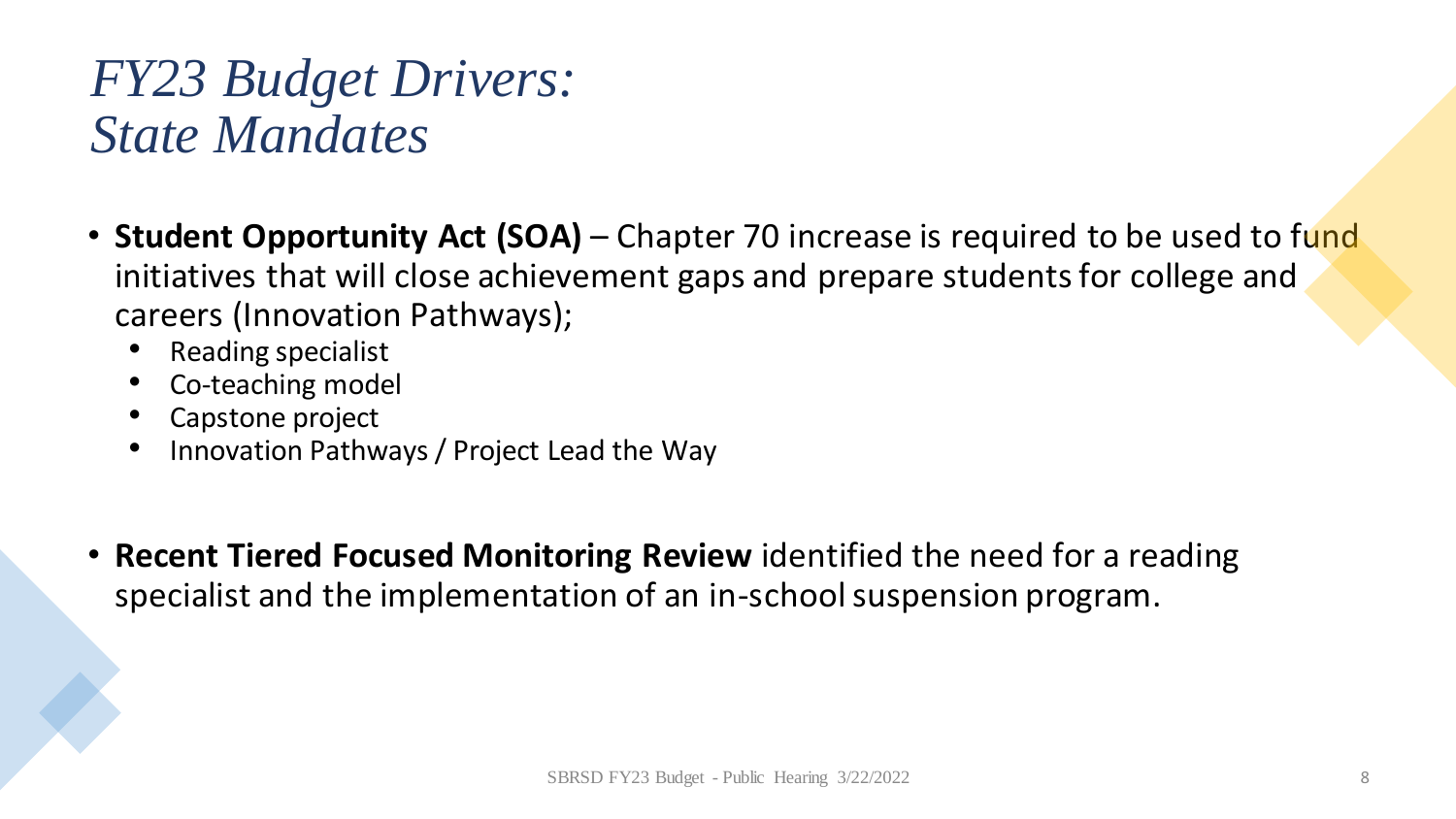## *FY23 Preliminary Budget - Other Considerations*

- Evaluated Expenses Related to Student Activities
- Reviewed Course Enrollment and Staffing Levels
- Identified One-Time Expenditures that could be Funded through E&D
- Analyzed Impact of School Choice
- Considered the impact of these increased assessments on member communities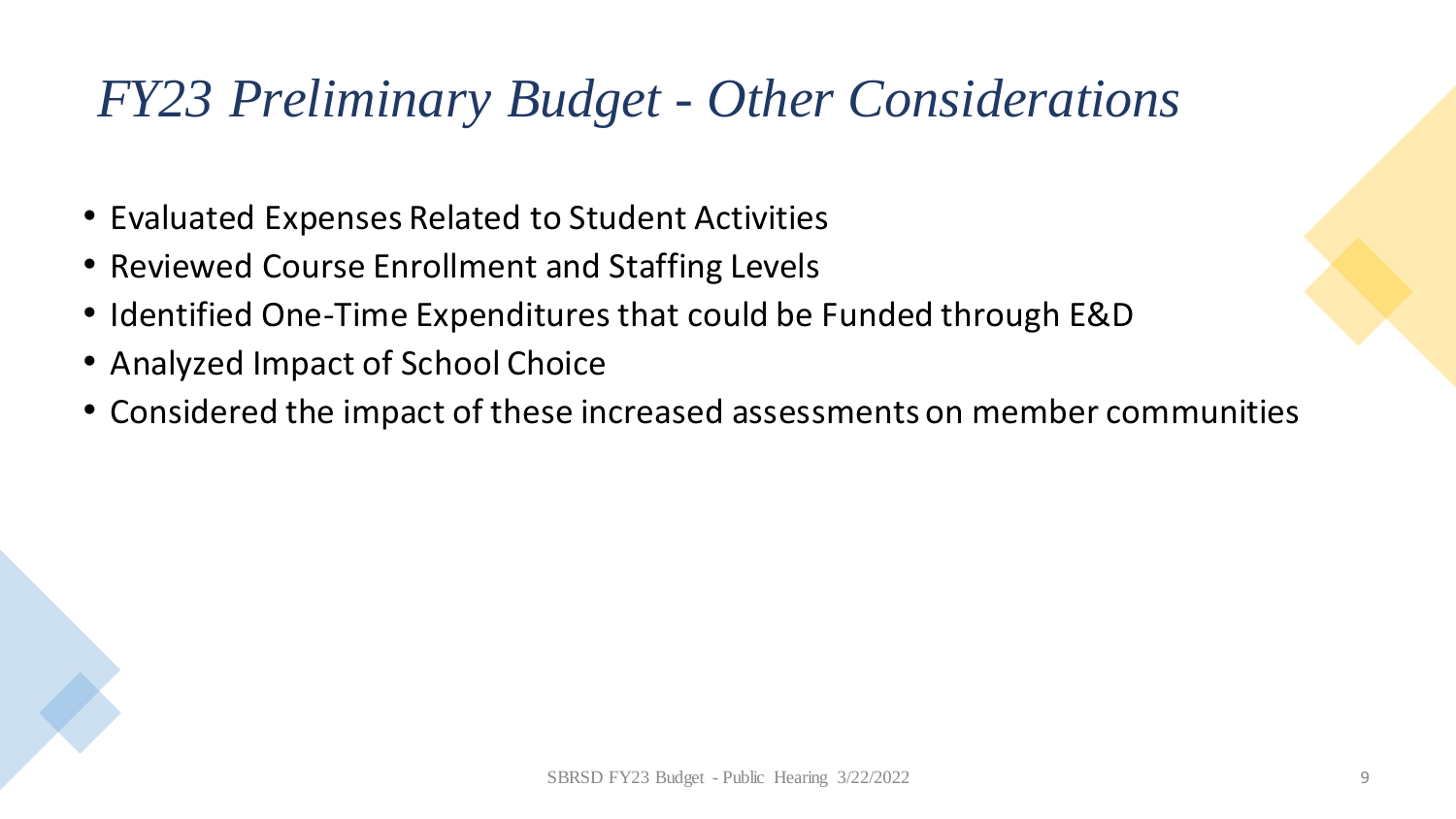## *Adjustments to FY23 Initial Budget Proposal - Net Operating Budget \$18,719,317 (7.05% increase)*

#### Reductions February 13 (\$580,260)

- 1.00 FTE BCBA & Bathroom Monitors change to part-time with benefits \$176,660
- Technology Computer Labs purchased in FY22 and use of E&D
- Special Tuition use of Circuit Breaker Carryover funds

#### Reductions March 8 (\$70,605)

- Eliminated / Reduced (2.60) FTEs: In-School Suspension (.60) and Part-time Bathroom Monitors (2.00) \$83,367
- Reduction in Educational Supplies, \$20,813; Technology \$9,720; and Transportation \$7,262 Increases March 8
- Spec Education Transportation \$10,013
- Medical Insurance Rate Renewal \$40,544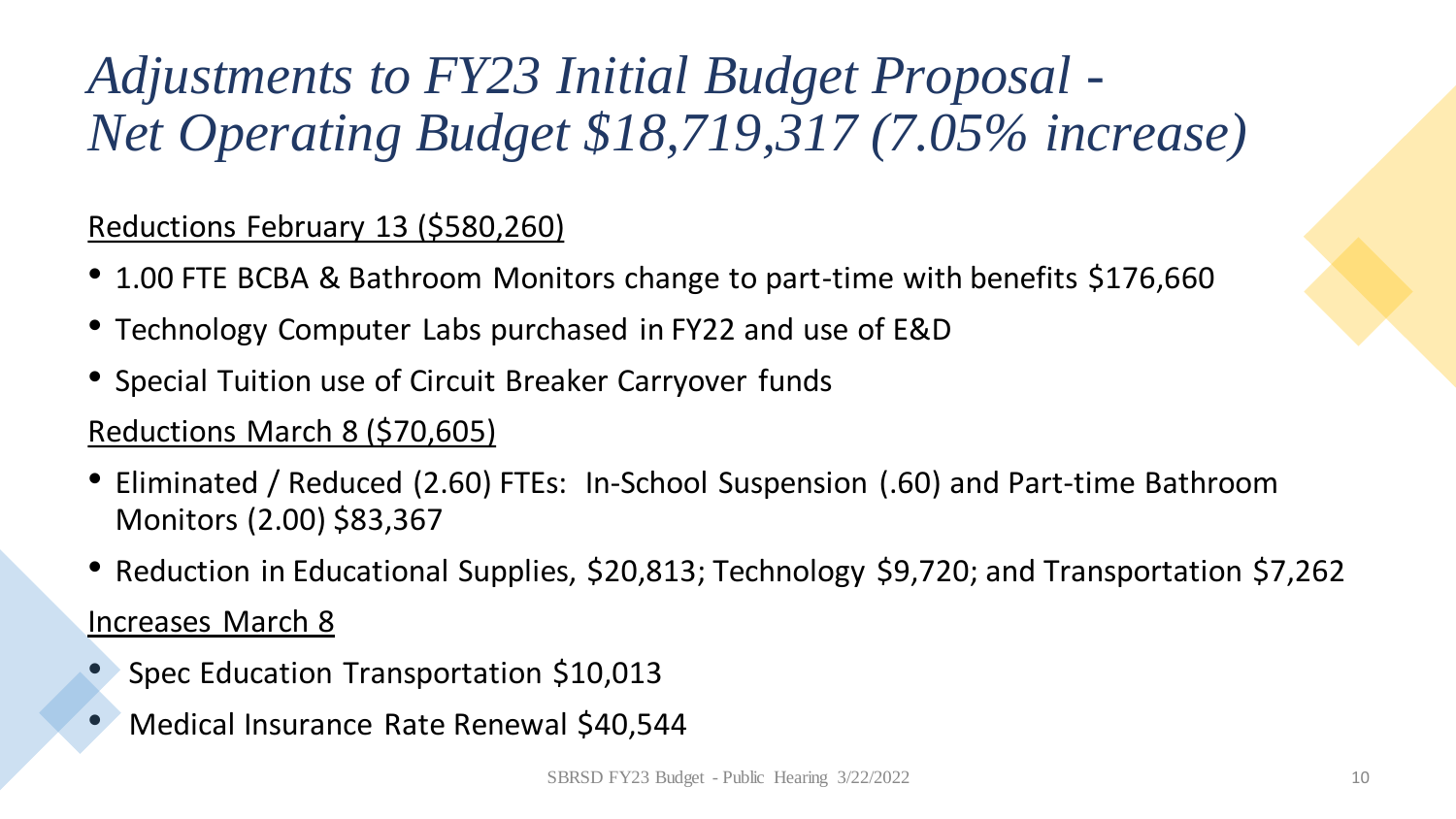## *FY23 Preliminary Budget*

| <b>Net Operating Budget</b>                    | \$18,068,452 |
|------------------------------------------------|--------------|
| Capital Assessment - Debt Service \$ 2,176,648 |              |
| <b>Total Gross Budget</b>                      | \$20,245,100 |

Expenditure:

- Total Net Operating Budget increases by \$582,376 or 3.33% over FY22.
	- The increases include \$738,592 staff contractual increases, new staff requests, educational supplies and transportation costs.
	- Offset reductions in the amount of (\$156,216) in OOD tuition, textbooks, technology and the use of Circuit Breaker funds to cover special education costs.
- Continued implementation of Innovation Pathways (Healthcare, Biotechnology, and Computer Science/IT).

#### Revenue:

- Chapter 70 is anticipated to increase per the Governor's proposed budget by \$530k.
- School Choice revenue is relatively flat over FY22.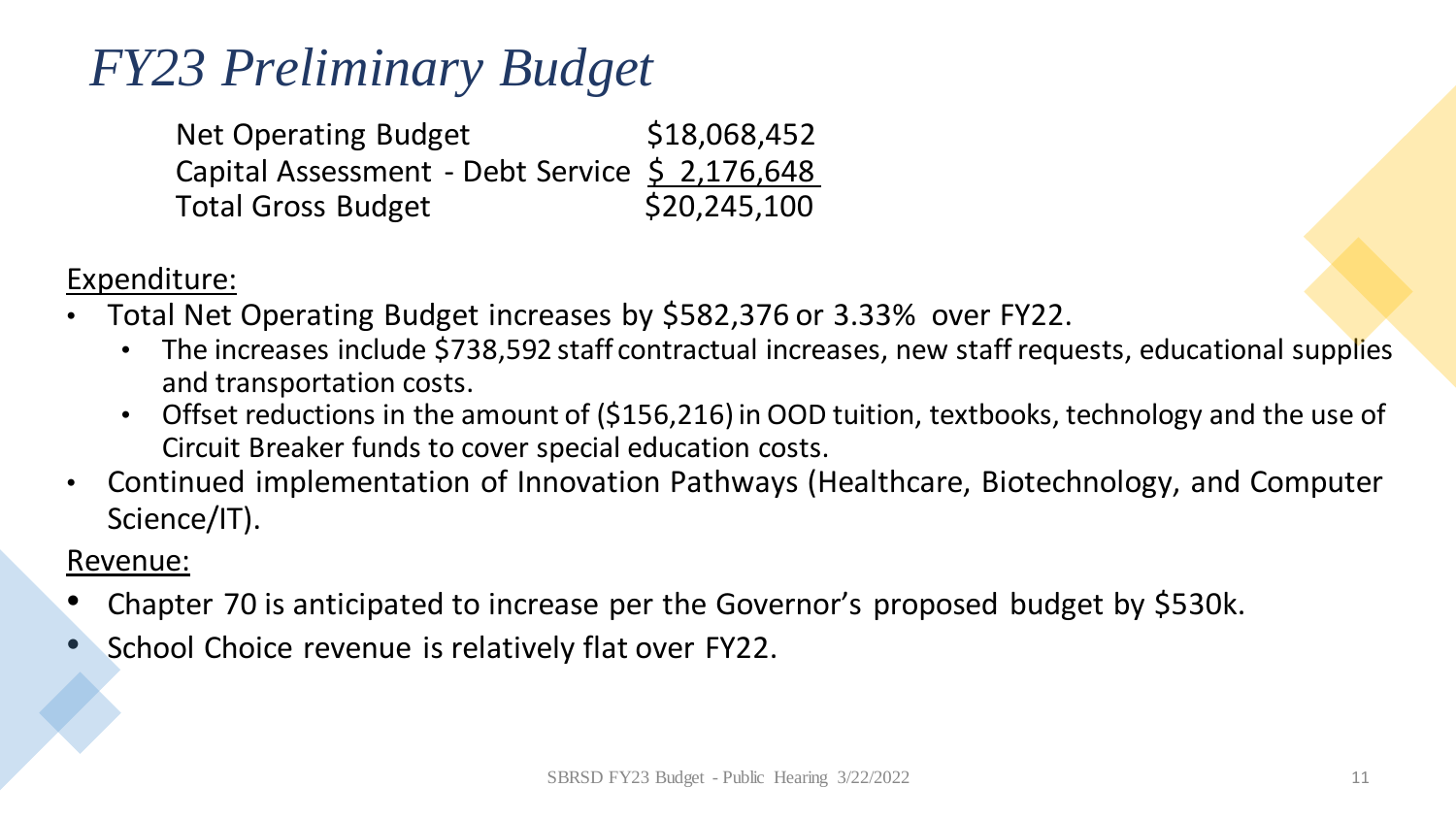#### *SBRSD FY23 Preliminary Budget Comparison of Net Operating Costs*

|                                          |                     | FY22-23                 |             |                |
|------------------------------------------|---------------------|-------------------------|-------------|----------------|
|                                          | FY21-22<br>Approved | Adjusted<br>Preliminary | <b>FY23</b> | <b>Percent</b> |
| <b>OPERATING BUDGET</b>                  | <b>Budget</b>       | <b>Budget</b>           | Incr/Decr   | Change         |
| <b>SALARIES</b>                          | 9,919,328           | 10,456,524              | 537,196     | 5.42%          |
| TECHNOLOGY (*)                           | 507,871             | 494,838                 | (13,033)    | $-2.57%$       |
| <b>SPECIAL EDUCATION</b>                 | 2,308,978           | 2,150,675               | (158, 303)  | $-6.86%$       |
| PROFESSIONAL DEVELOPMENT                 | 64,630              | 64,630                  |             | $0.00\%$       |
| TEXTBOOKS & LIBRARY BOOKS                | 39,236              | 25,016                  | (14, 220)   | $-36.24%$      |
| EDUCATIONAL & OFFICE SUPPLIES            | 237,732             | 299,763                 | 62,031      | 26.09%         |
| <b>COMPETITIONS</b>                      | 23,825              | 28,225                  | 4,400       | 18.47%         |
| GUIDANCE, HEALTH AND SECURITY            | 117,708             | 111,745                 | (5,963)     | $-5.07%$       |
| REGULAR/HOMELESS TRANSPORTATION          | 352,447             | 435,961                 | 83,514      | 23.70%         |
| ATHLETICS / STUDENT ACTIVTIES            | 115,698             | 134,592                 | 18,894      | 16.33%         |
| <b>MAINTENANCE</b>                       | 609,000             | 638,280                 | 29,280      | 4.81%          |
| <b>EMPLOYEE BENEFITS &amp; INSURANCE</b> | 2,762,952           | 2,818,803               | 55,851      | 2.02%          |
| SCHOOL CHOICE/CHARTER SCHOOL             | 346,271             | 329,000                 | (17, 271)   | $-4.99%$       |
| TV STUDIO EXPENSES - REVOLVING           | 80,400              | 80,400                  |             | $0.00\%$       |
| <b>NET OPERATING BUDGET</b>              | 17,486,076          | 18,068,452              | 582,376     | 3.33%          |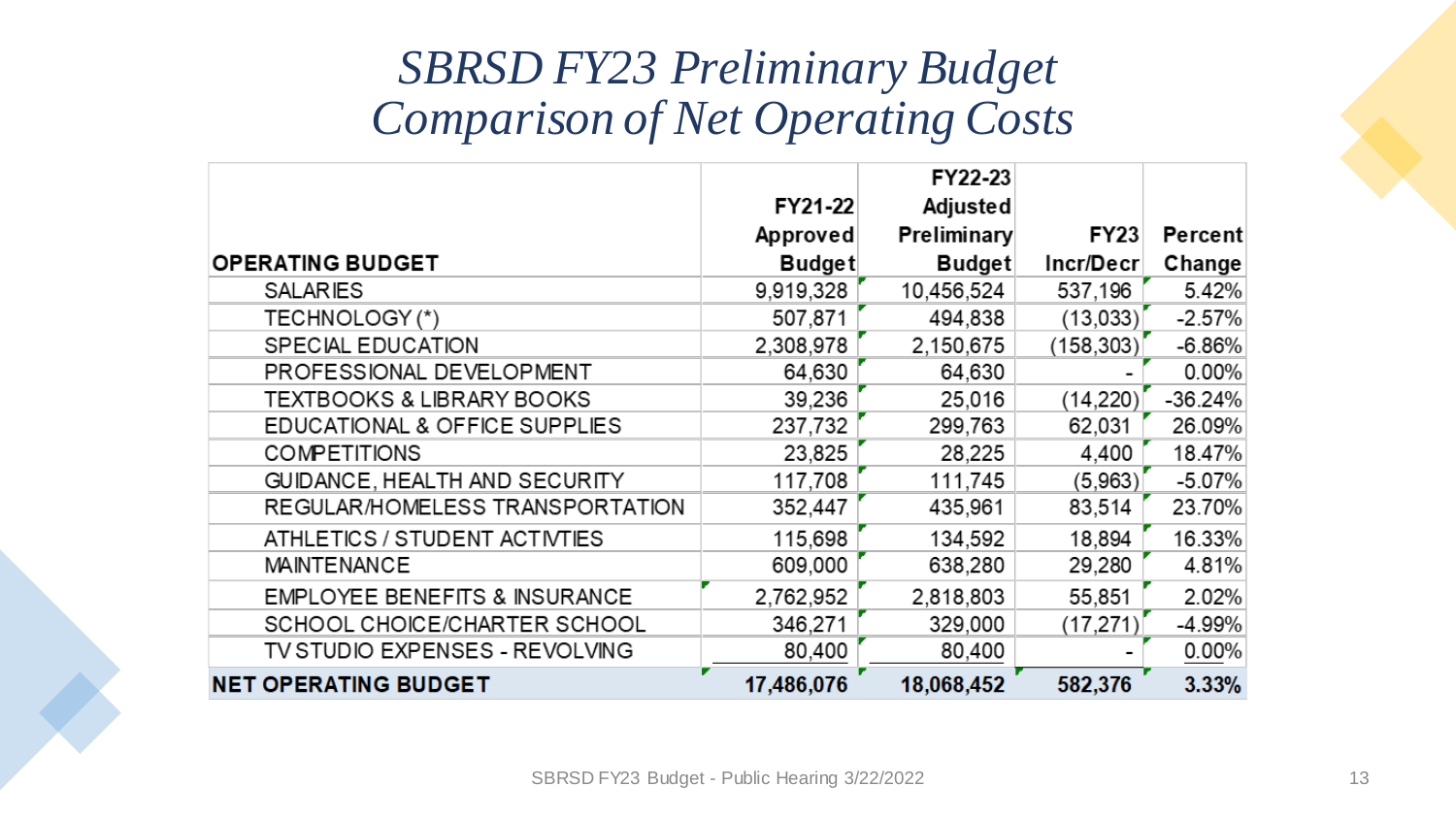#### *SBRSD FY23 Preliminary Budget Comparison of Net Capital Assessments*

| <b>CAPITAL ASSESSMENT</b>       |            |            |         |          |
|---------------------------------|------------|------------|---------|----------|
| CAPITAL (DEBT SERVICES)         | 2,176,771  | 2,176,648  | (123)   |          |
| <b>TOTAL CAPITAL ASSESSMENT</b> | 2.176,771  | 2,176,648  | (123)   | $-0.01%$ |
|                                 |            |            |         |          |
| <b>GROSS OPERATING BUDGET</b>   | 19.662.847 | 20,245,100 | 582,253 | $2.96\%$ |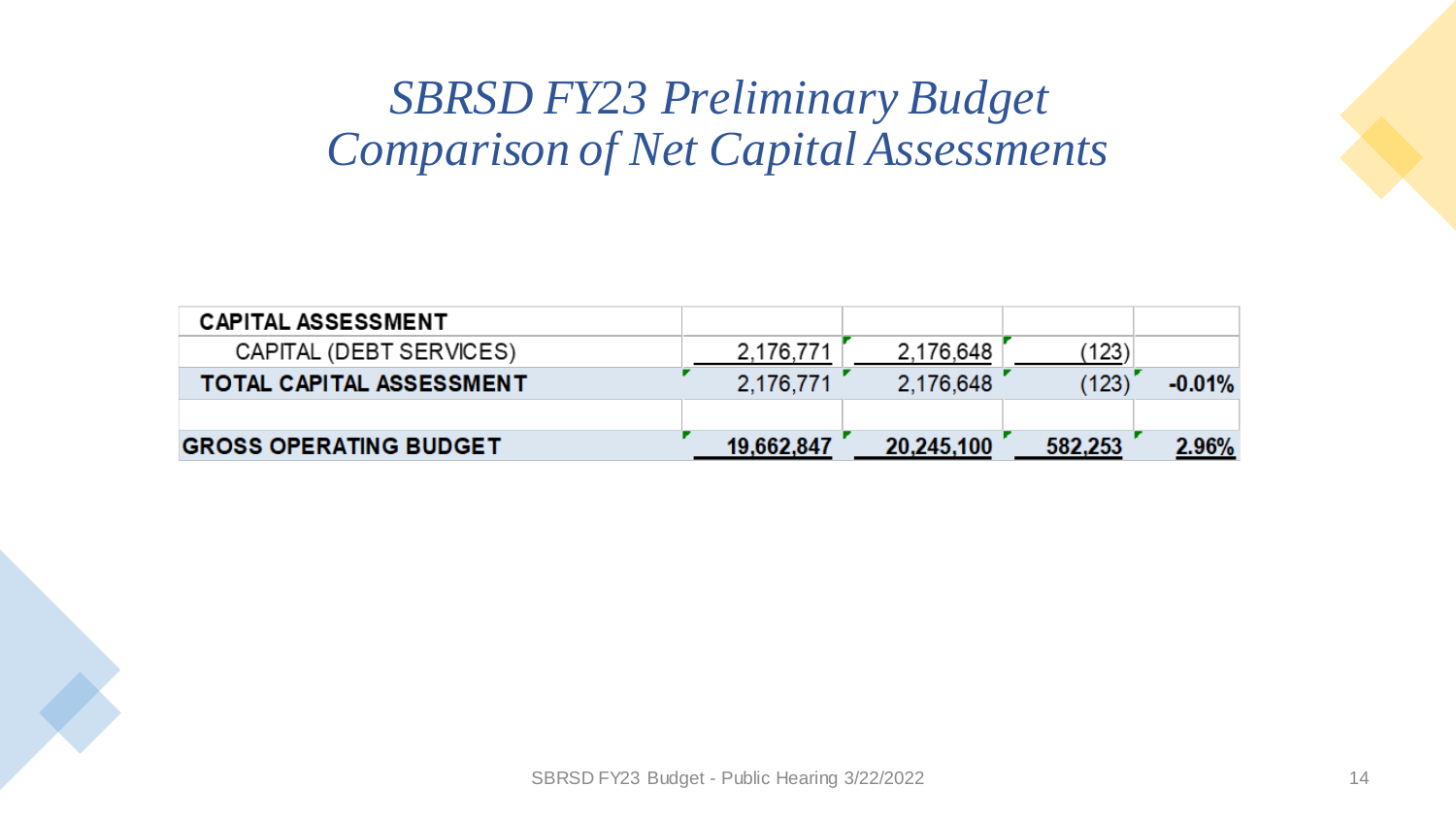## *Major Increases - FY23 Budget: Tuitions*



#### • Special Education Decrease of \$16,978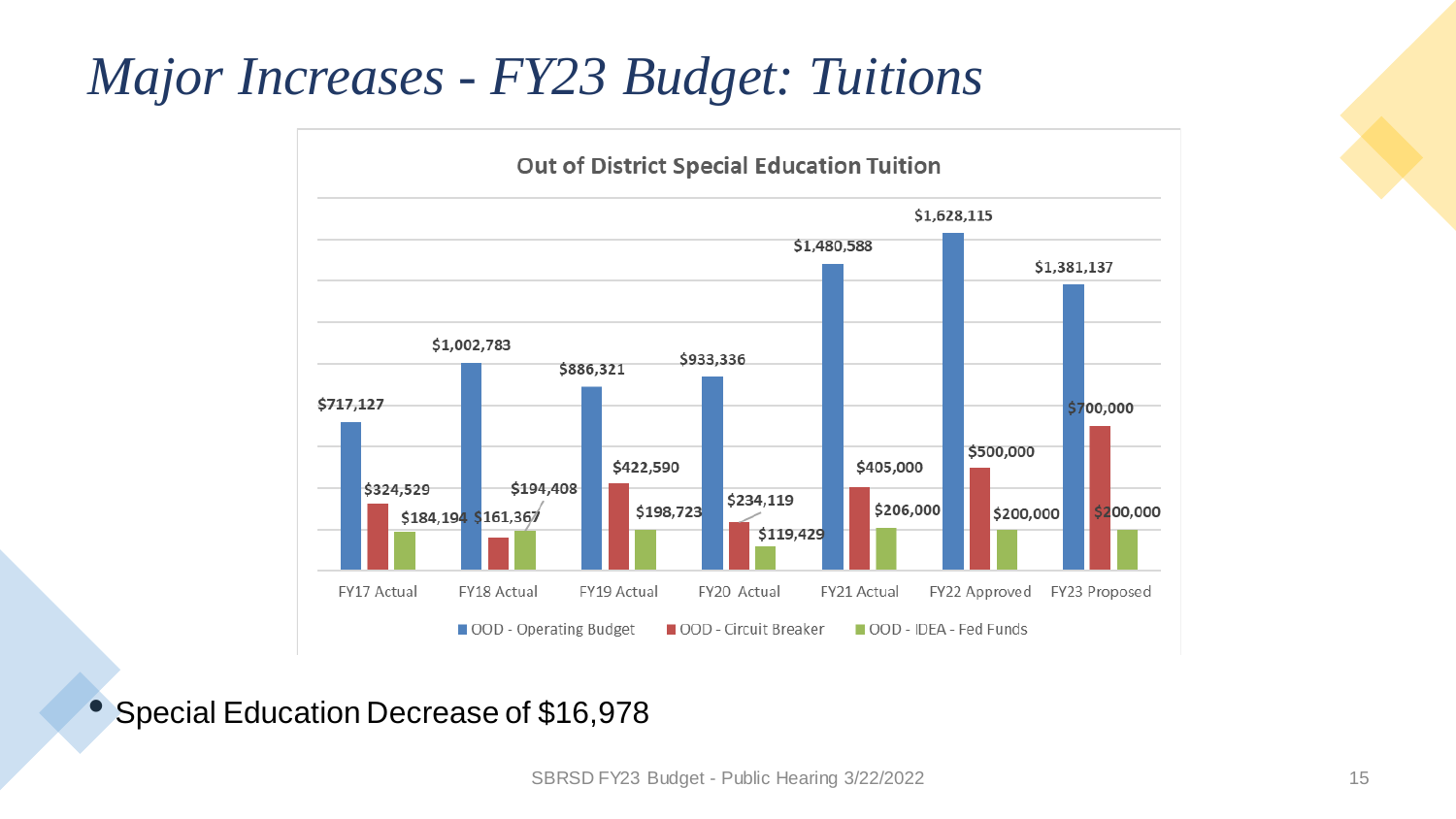## *Major Increases - FY23 Budget: Transportation*

|                                       | <b>FY22</b><br>Approved | <b>FY23</b><br>Preliminary | <b>FY23</b><br>Preliminary |
|---------------------------------------|-------------------------|----------------------------|----------------------------|
| <b>Transportation Category</b>        | <b>Budget</b>           | <b>Budget</b>              | Change                     |
|                                       |                         |                            |                            |
| Out of District Transportation - SPED | \$567,135               | \$601,825                  | \$34,690                   |
|                                       |                         |                            |                            |
| In District Transportation - SPED     | \$130,628               | \$164,393                  | \$33,765                   |
|                                       |                         |                            |                            |
| Regular Education - Basic Routes      | \$526,185               | \$545,361                  | \$19,176                   |
|                                       |                         |                            |                            |
| Homeless Transportation               | \$0                     | \$75,600                   | \$75,600                   |
|                                       |                         |                            |                            |
| <b>Regional Transportation Bonus</b>  | (5173, 738)             | ( \$185,000)               | (511, 262)                 |
|                                       |                         |                            |                            |
| TOTAL:                                | \$1,050,210             | \$1,202,179                | \$151,969                  |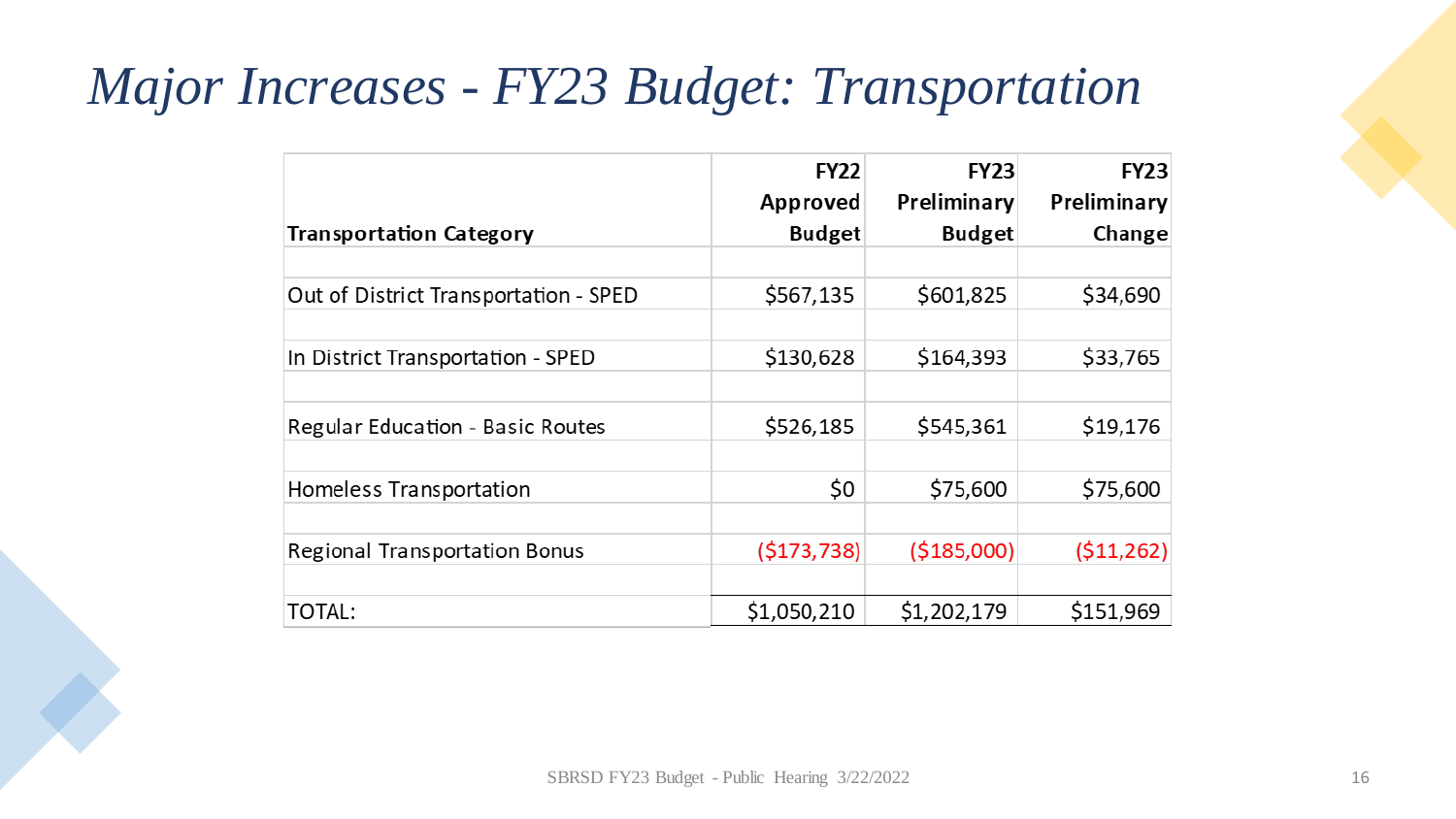### *FY23 Annual Debt Service Summary*

| <b>Long Term Bond Issuances</b>                  |    | Principal | <i><u><b>Interest</b></u></i> | <u>Total</u>    |
|--------------------------------------------------|----|-----------|-------------------------------|-----------------|
| - \$9.28M Bond Issuance - February 2014 (3.67%)  | \$ | 315,000   | \$<br>273,700                 | \$<br>588,700   |
| Less: \$52k Premium credit                       |    |           | \$<br>(2,652)                 | \$<br>(2,652)   |
| - \$9M Bond Issuance - August 2014 (2.933%)      | \$ | 405,000   | \$<br>197,875                 | \$<br>602,875   |
| Less: \$138k Premium credit                      |    |           | \$<br>(8,336)                 | \$<br>(8, 336)  |
| - \$6.275M Bond Issuance - February 2015 (2.67%) | \$ | 295,000   | \$<br>124,615                 | \$<br>419,615   |
| Less: \$87k Premium credit                       |    |           | \$<br>(5, 248)                | \$<br>(5, 248)  |
| - \$5,978,500 Bond Issuance - July 2015 (2.92%)  | \$ | 265,000   | \$<br>142,090                 | \$<br>407,090   |
| Less: \$109k Premium credit                      |    |           | \$<br>(6,944)                 | \$<br>(6,944)   |
| - \$2.5M February 2018 Borrowing (2.98%)         | \$ | 100,000   | \$<br>74,763                  | \$<br>174,763   |
| Less: \$41k Premium credit                       |    |           | \$<br>(3,215)                 | \$<br>(3,215)   |
| <b>Total Long Term Issuance Payments</b>         | \$ | 1,380,000 | \$<br>786,648                 | \$<br>2,166,648 |
| Stabilization                                    | \$ | 10,000    |                               | \$<br>10,000    |
| TOTAL FY23 CAPITAL BUDGET                        |    | 1,390,000 | \$<br>786,648                 | \$<br>2,176,648 |
|                                                  |    |           | FY22 Approved                 | \$<br>2,181,944 |
|                                                  |    |           | FY23 Change                   | \$<br>(5,296)   |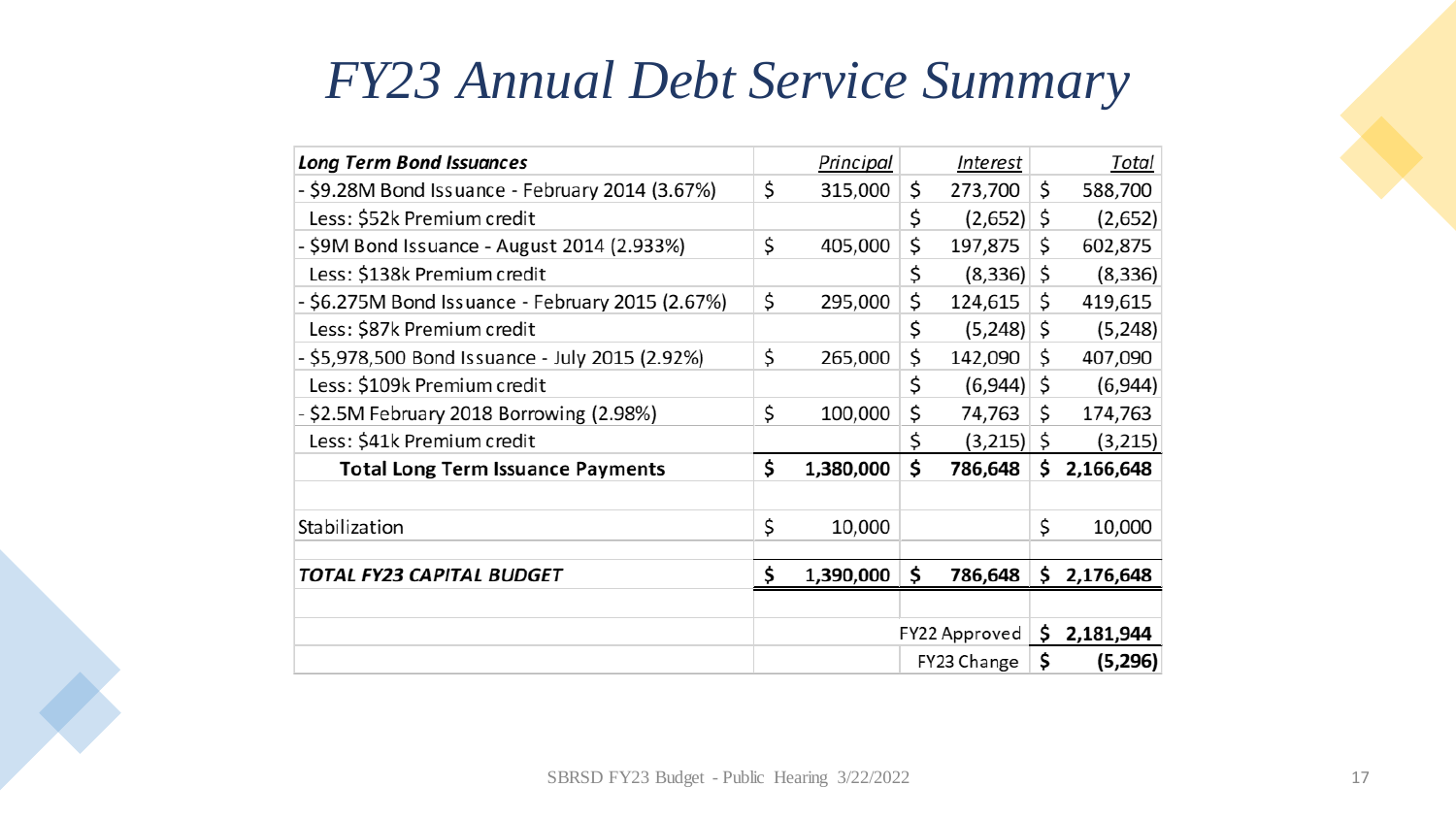### *FY23 Preliminary Budget – District Revenue Sources*

The FY23 Preliminary Gross Operating Budget of \$19,662,501 is the actual cost of operating the SBRSD, excluding Debt Service and Other Capital Expenses. It is offset by other District Revenue Sources totaling \$1,594,049. This brings the Adjusted FY23 Preliminary Gross Operating Budget to \$18,068,452 and increase of \$582,376.

|                                                | <b>Approved</b><br><b>Budget</b> | <b>Preliminary</b><br><b>Budget</b> | <b>FY23</b><br>Incr/(Decr) |
|------------------------------------------------|----------------------------------|-------------------------------------|----------------------------|
|                                                | 2021-22                          | 2022-23                             |                            |
|                                                |                                  |                                     |                            |
| <b>ASSESSMENTS W/ CAPITAL</b>                  | 13,373,365                       | 13,425,523                          | 52,158                     |
|                                                |                                  |                                     |                            |
| <b>TOTAL ASSESSMENTS</b>                       | 13,373,365                       | 13,425,523                          | 52,158                     |
| <b>UNRESTRICTED - STATE AID</b>                |                                  |                                     |                            |
| Chapter 70 - Inclusive Student Opportunity Act | 6,054,825                        | 6,584,920                           | 530,095                    |
| <b>Charter School Reimbursement</b>            | 16,257                           | 16,257                              |                            |
| Interest Income                                | 15,000                           | 15,000                              |                            |
| <b>Medicaid Reimbursement</b>                  | 114,000                          | 114,000                             |                            |
| eRates                                         | 9,000                            | 9,000                               |                            |
| <b>TELEVISION PRODUCTION</b>                   | 80,400                           | 80,400                              |                            |
| <b>TOTAL REVENUE</b>                           | 6,289,482                        | 6,819,577                           | 530,095                    |
| <b>GROSS OPERATING BUDGET</b>                  | 19,662,847                       | 20,245,100                          | 582,253                    |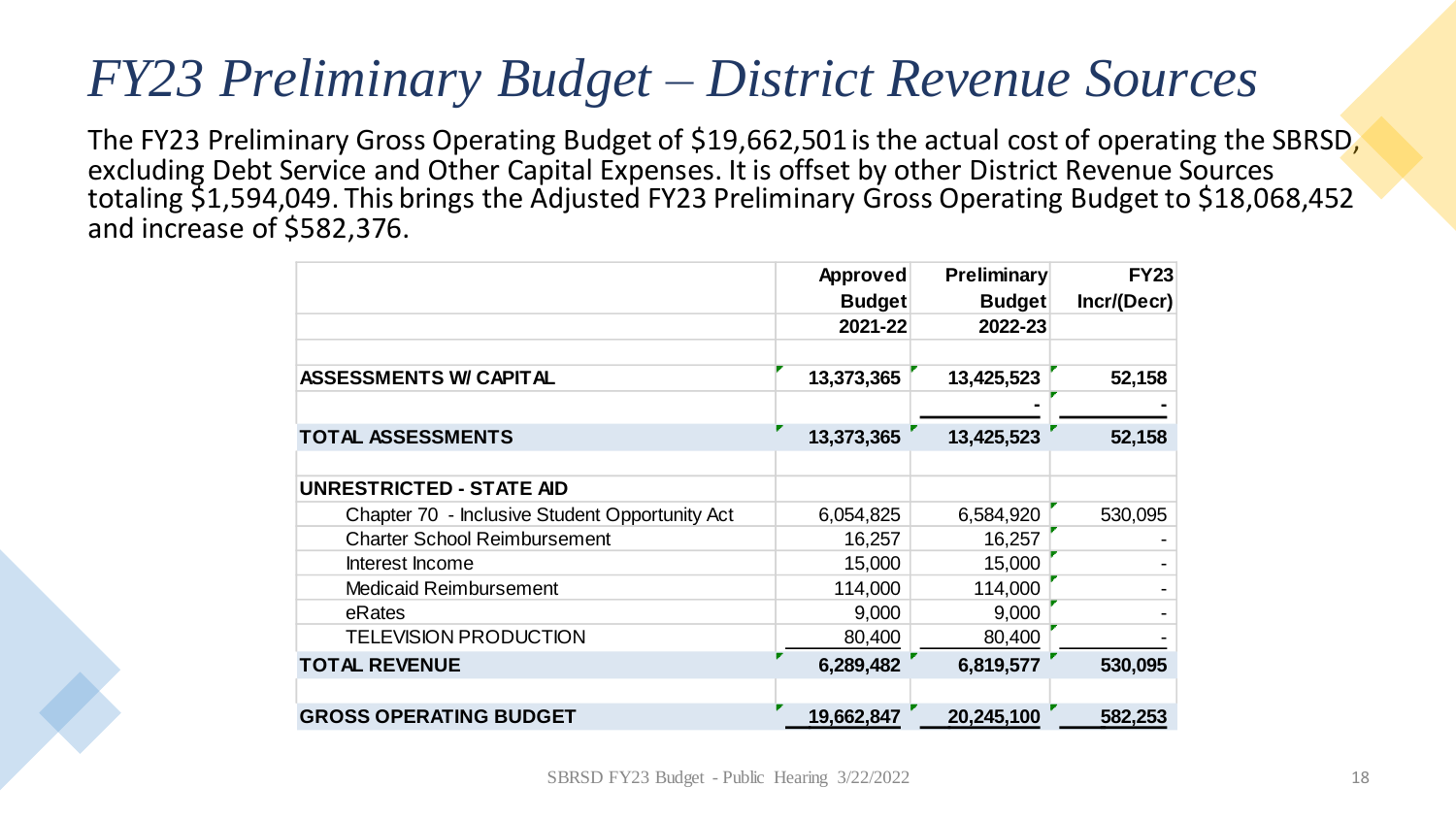#### *FY23 Preliminary Budget – District Revenue Sources*

The FY23 Preliminary Gross Operating Budget of \$19,662,501 is the actual cost of operating the SBRSD, excluding Debt Service and Other Capital Expenses. It is offset by other District Revenue Sources totaling \$1,594,049. This brings the Adjusted FY23 Preliminary Gross Operating Budget to \$18,068,452, which is an increase of \$542,376.

|                                            | Approved      | <b>Preliminary</b> | <b>FY23</b> |
|--------------------------------------------|---------------|--------------------|-------------|
|                                            | <b>Budget</b> | <b>Budget</b>      | Incr/(Decr) |
|                                            | 2021-22       | 2022-23            |             |
|                                            |               |                    |             |
| <b>SPECIAL REVENUE FUNDS</b>               |               |                    |             |
| <b>RESTRICTED - OTHER PROGRAMS</b>         |               |                    |             |
| <b>CIRCUIT BREAKER</b>                     | 500,000       | 500,000            |             |
| <b>CIRCUIT BREAKER - Pr Year Carryover</b> | 200,000       | 200,000            |             |
| <b>IDEA GRANT</b>                          | 200,000       | 200,000            |             |
| <b>TITLE I</b>                             | 24,000        | 24,000             |             |
| REGIONAL TRANSPORTATION                    | 173,738       | 185,000            | 11,262      |
| <b>SCHOOL CHOICE - RECEIVING</b>           | 299,049       | 299,049            |             |
| <b>PARKING FEES</b>                        | 10,000        | 10,000             |             |
| USER FEES (ATHLETICS, CLUBS)               | 78,000        | 78,000             |             |
| <b>TECH FEES</b>                           | 28,000        | 28,000             |             |
| <b>FACILITY USE</b>                        | 10,000        | 10,000             |             |
| <b>ATHLETICS REVOLVING</b>                 | 60,000        | 60,000             |             |
| <b>TOTAL - SPECIAL REVENUE FUNDS</b>       | 1,582,787     | 1,594,049          | 11,262      |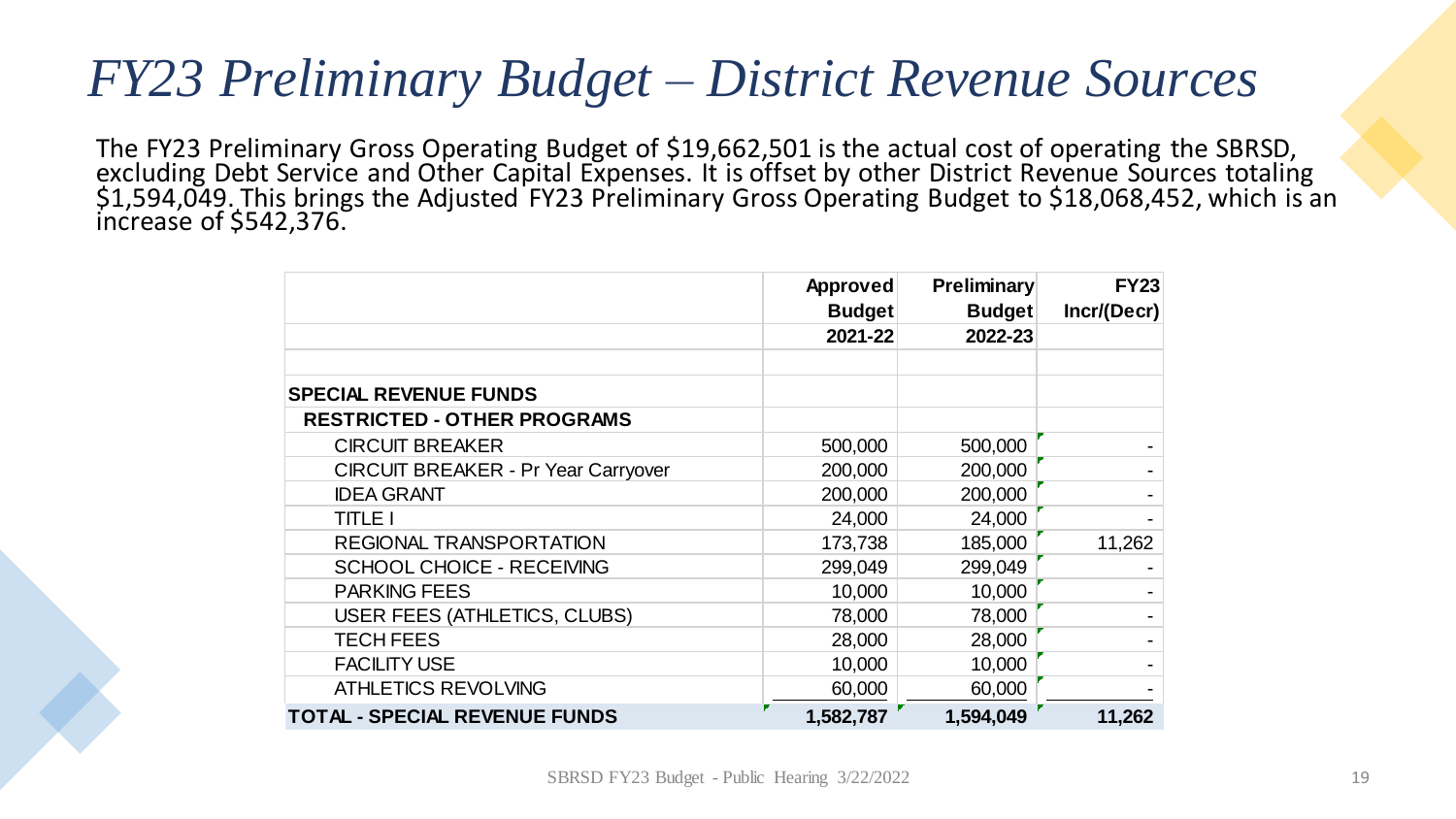#### Massachusetts Department of Elementary and Secondary Education

**Office of School Finance**  $01/26/22$ 

#### FY23 Chapter 70 Foundation Budget

| 763 Somerset Berkley                             |                                   |            |             |               |                                  |                             | 生物                      |            |              |  |  |  |
|--------------------------------------------------|-----------------------------------|------------|-------------|---------------|----------------------------------|-----------------------------|-------------------------|------------|--------------|--|--|--|
|                                                  | <b>Base Foundation Components</b> |            |             |               | Incremental Costs Above the Base |                             |                         |            |              |  |  |  |
|                                                  |                                   |            | 8           | 9             | 10                               | 11                          | 12                      | 13         | 14           |  |  |  |
|                                                  | High                              |            | Special Ed  | Special Ed    | <b>English learners</b>          | <b>English learners</b>     | <b>English learners</b> |            |              |  |  |  |
|                                                  | School                            | Vocational | In-District | Tuitioned-Out | PK-5                             | $6 - 8$                     | High School/Voc         | Low income | <b>TOTAL</b> |  |  |  |
| Foundation Enroll ment                           | 930                               | 52         | 39          | 9             | 0                                | 0                           | ,                       | 266        | 982          |  |  |  |
| 1 Administration                                 | 393,957                           | 22,028     | 114,021     | 29,365        | 0                                | 0                           | 199                     | 15,925     | 575,496      |  |  |  |
| 2 Instructional Leadership                       | 711,524                           | 39,784     | 0           | 0             | 0                                | 0                           | 349                     | 75,454     | 827,111      |  |  |  |
| 3 Classroom & Specialist Teachers                | 4,222,033                         | 401,323    | 376, 239    | 0             | 0                                | 0                           | 2,441                   | 736,583    | 5,738,619    |  |  |  |
| 4 Other Teaching Services                        | 501,456                           | 28,038     | 351, 289    | 449           | 0                                | 0                           | 349                     |            | 881,581      |  |  |  |
| 5 Professional Development                       | 135,706                           | 12,545     | 18, 149     | 0             | 0                                | 0                           | 100                     | 35,737     | 202,237      |  |  |  |
| 6 Instructional Materials, Equipment & Technolog | 755,532                           | 73,928     | 15,841      | 0             | 0                                | 0                           | 249                     | 5,477      | 851,027      |  |  |  |
| 7 Guidance & Psychological Services              | 396,124                           | 22,149     | 0           | 0             | 0                                | 0                           | 149                     | 29,827     | 448,249      |  |  |  |
| 8 Pupil Services                                 | 533,588                           | 29,835     | 0           | 0             | 0                                | 0                           | 50                      | 154,988    | 718,460      |  |  |  |
| 9 Operations & Maintenance                       | 952,320                           | 99,656     | 127,366     | 0             | 0                                | 0                           | 598                     |            | 1,179,940    |  |  |  |
| 10 Employee Benefits/Fixed Charges*              | 1, 140, 329                       | 86,994     | 144,448     | 0             | 0                                | 0                           | 548                     | 119,149    | 1,491,469    |  |  |  |
| 11 Special Education Tuition*                    | ٥                                 |            | 0           | 278,805       | 0                                | 0                           | 0                       |            | 278,805      |  |  |  |
| 12 Total                                         | 9,742,568                         | 816,281    | 1,147,355   | 308,619       | 0                                | 0                           | 5,031                   | 1,173,140  | 13,192,994   |  |  |  |
|                                                  |                                   |            |             |               |                                  | Foundation Budget per Pupil |                         |            | 13,435       |  |  |  |
| Increment Per Student                            | 10,476                            | 15,698     | 29,419      | 34,291        |                                  |                             | 2,515                   | 4,410      | 13,435       |  |  |  |

#### **\*Increase of (\$13,435 - \$12,329) \$1,106 per pupil (8.97% increase) from FY22**

SBRSD FY23 Budget - Public Hearing 3/22/2022 2022 2023 2020 20

ASSACHUSETTS DEPARTMENT OF

**ELEMENTARY AND SECONDARY**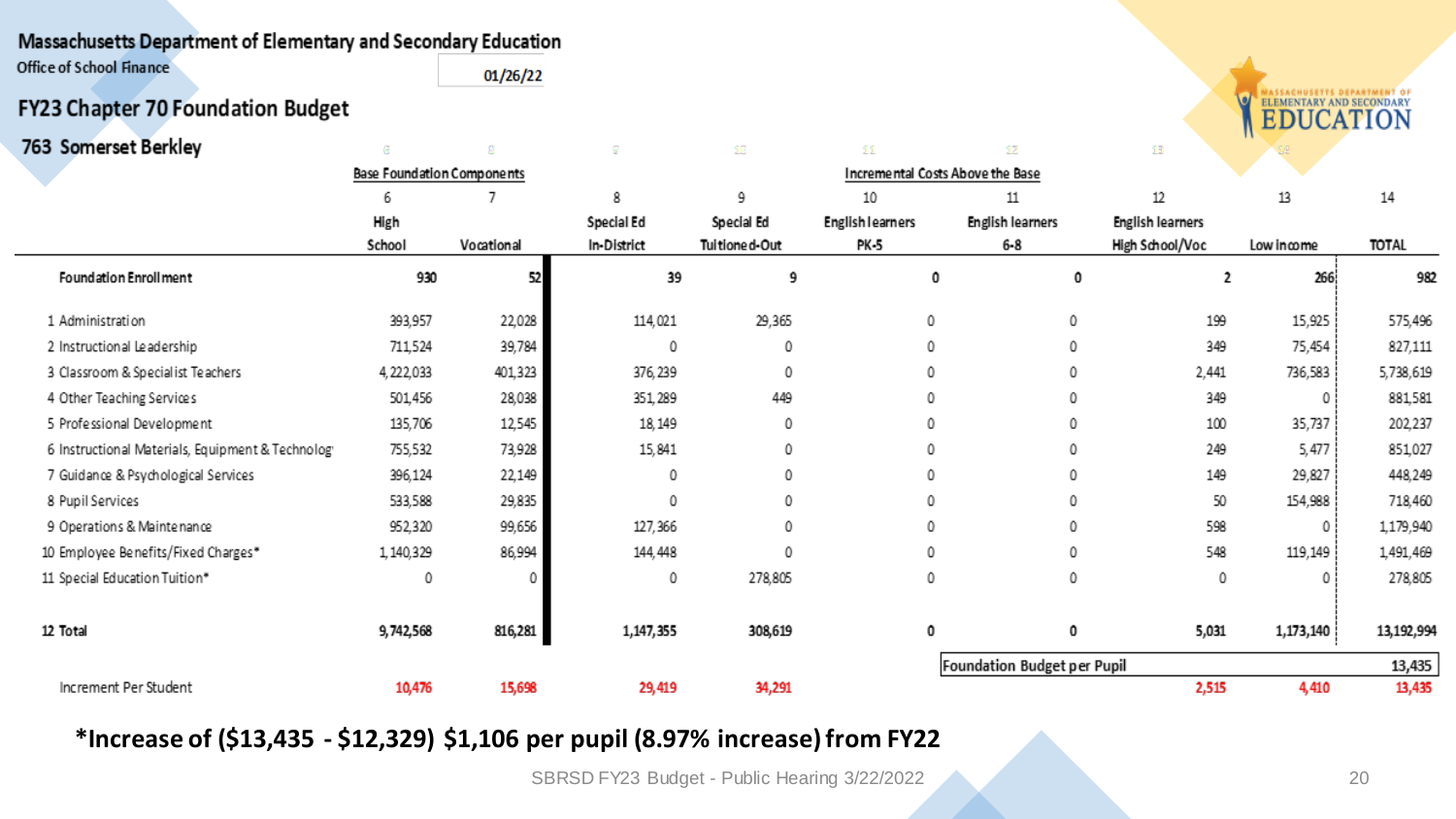#### Massachusetts Department of Elementary and Secondary Education **FY23 Chapter 70 Summary**

763 Somerset Berkley

12 Sum of 1,5,7,10 minus 11

#### **Aid Calculation FY23**

| <b>Prior Year Aid</b>                                       |              |
|-------------------------------------------------------------|--------------|
| 1 Chapter 70 FY22                                           | 6,054,825    |
|                                                             |              |
| <b>Foundation Aid</b>                                       |              |
| 2 Foundation budget FY23                                    | 13, 192, 994 |
| 3 Required district contribution FY23                       | 6,608,074    |
| 4 Foundation aid (2-3)                                      | 6,584,920    |
| 5 Increase over FY22 (4 - 1)                                | 530,095      |
|                                                             |              |
| Minimum Aid                                                 |              |
| 6 Minimum \$30 per pupil increase                           | 29,460       |
| 7 Minimum aid amount                                        |              |
| (if line 6 - line 5 > 0, then line 6 - line 5, otherwise 0) | 0            |
|                                                             |              |
| Subtotal                                                    |              |
| 8 Sum of 1,5,7                                              | 6,584,920    |
|                                                             |              |
| Minimum Aid Adjustment                                      |              |
| 9 Minimum aid adjustment                                    | 6,319,467    |
| 10 Aid adjustment increment                                 |              |
| (if line 9 - line 8 > 0, then line 9 - line 8, otherwise 0) | 0            |
|                                                             |              |
| <b>Non-Operating District Reduction to Foundation</b>       |              |
| 11 Reduction to foundation                                  | 0            |
|                                                             |              |
| <b>FY23 Chapter 70 Aid</b>                                  |              |

#### **Comparison to FY22**

|                                    | <b>FY22</b> | <b>FY23</b>  | Change  | Pct Chg  |
|------------------------------------|-------------|--------------|---------|----------|
| <b>Enrollment</b>                  | 1.024       | 982          | -42     | $-4.10%$ |
| <b>Foundation budget</b>           | 12,639,534  | 13, 192, 994 | 553,459 | 4.38%    |
| Required district contribution     | 6,636,166   | 6,608,074    | -28.092 | $-0.42%$ |
| Chapter 70 aid                     | 6,054,825   | 6,584,920    | 530,095 | 8.75%    |
| Required net school spending (NSS) | 12,690,991  | 13, 192, 994 | 502,003 | 3.96%    |
| Target aid share                   | 45.88%      | 45.89%       |         |          |
| C70 % of foundation                | 47.90%      | 49.91%       |         |          |
| Required NSS % of foundation       | 100.41%     | 100.00%      |         |          |



ELEMENTARY AND SECONDARY

 $\sigma$ 

6,584,920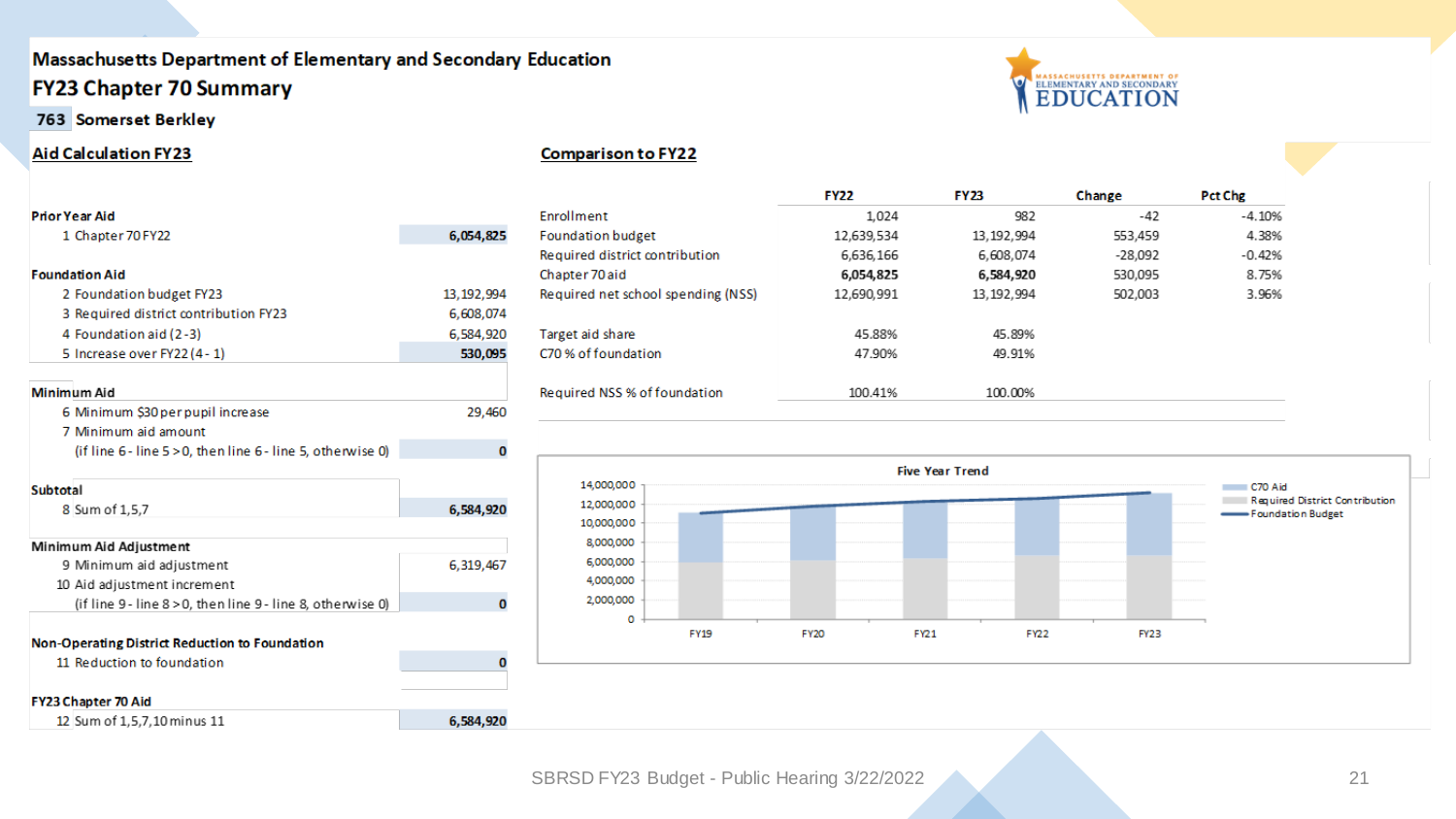#### *Factors that affect the member Community's Preliminary Assessment:*

Minimum Local Contribution (MLC): DESE has calculated Berkley's MLC to increase by \$30k and Somerset's MLC will decrease by (\$54k).

#### Chapter 70 Revenue:

- Changes in enrollment per October 1, 2021:
	- Somerset had 24 fewer students
	- Berkley had 18 fewer students
	- This slight enrollment shift decreases Berkley's share of Chapter 70 aid from 26.86% to 26.17% a decrease of (.69%). This results in a small portion of Charter 70 Funds allocated to Berkley.

Capital Assessment: Due to the enrollment shift, Berkley's assessment will decrease by (\$15k) and Somerset's will increase by the same amount.

The adjusted Preliminary Total Assessment for Berkley will increase by \$112,730 or 3.44% and Somerset will decrease by (\$60,572) or (.6%).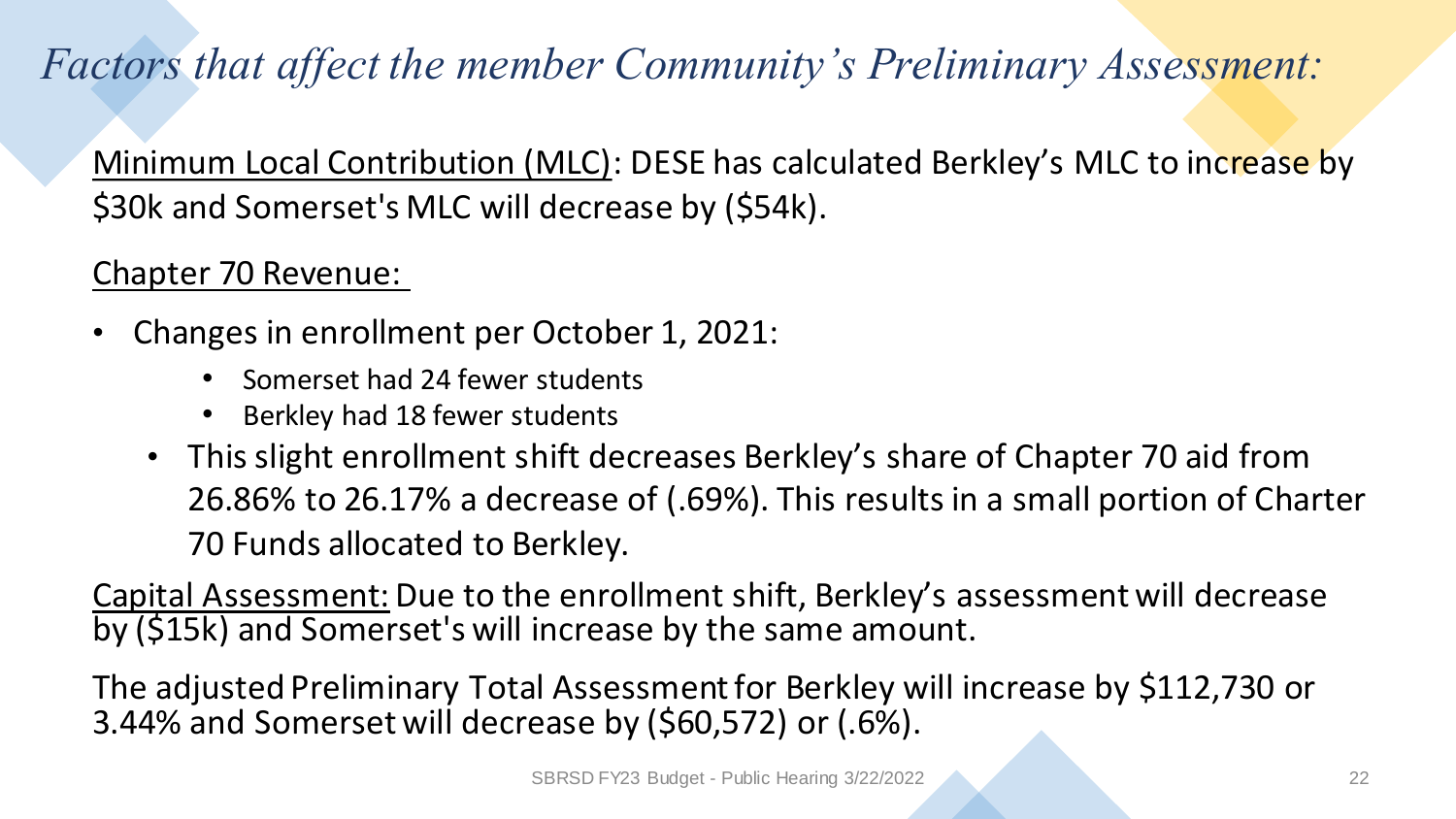#### *FY23 Preliminary Assessment Calculation (page 1 of 2):*

| Calculated                                            | <b>FY21-22</b>     |                 |          |                        |          |           | <b>FY22-23</b>     |                                     |                 |          |                                        |   |                |
|-------------------------------------------------------|--------------------|-----------------|----------|------------------------|----------|-----------|--------------------|-------------------------------------|-----------------|----------|----------------------------------------|---|----------------|
| <b>March 13, 2022</b>                                 | <b>ALTERNATIVE</b> |                 |          |                        |          |           | <b>ALTERNATIVE</b> |                                     |                 |          |                                        |   |                |
|                                                       |                    |                 |          | <b>CURRENT FORMULA</b> |          |           |                    | <b>Estimated Chapter 70 per Gov</b> |                 |          |                                        |   |                |
|                                                       |                    | Total           |          | Somerset               |          | Berkley   |                    |                                     | Total           |          | Somerset                               |   | <b>Berkley</b> |
| <b>Student Enrollment (DESE)</b>                      |                    | 1,024           |          | 749                    |          | 275       |                    |                                     | 982             |          | 725                                    |   | 257            |
| Student %                                             |                    |                 |          | 73.14%                 |          | 26.86%    | $\mathbf{z}$       |                                     |                 |          | 73.83%                                 |   | 26.17%         |
|                                                       |                    |                 |          |                        |          |           | з                  |                                     |                 |          | Enrollment Source: DESE Prelim Chap 70 |   |                |
| STEP 1: TOTAL ADJUSTED BASE OPERATING BUDGET          |                    |                 |          |                        |          |           |                    |                                     |                 |          |                                        |   |                |
| <b>Total Operating Budget</b>                         | s                  | 19,662,847      |          |                        |          |           | 5                  | s                                   | 20, 245, 100    |          |                                        |   |                |
| Less: Total Transportation Cost (from Step 7)         | \$.                | 919,582         |          |                        |          |           | в                  | s                                   | 1,126,579       |          |                                        |   |                |
| Less: Capital Assessment                              | s                  | 2.176.771       |          |                        |          |           |                    | s                                   | 2,176,648       |          |                                        |   |                |
| Less: OOD Special Education Tuition (from OOD Distb)  |                    | 1,598,115       |          |                        |          |           |                    | s                                   | 1,381,137       |          |                                        |   |                |
| Total Adjusted Base Operating Budget                  | \$                 | 14,968,379      |          |                        |          |           | э                  | s                                   | 15,560,736      |          |                                        |   |                |
|                                                       |                    |                 |          |                        |          |           | 10                 |                                     |                 |          |                                        |   |                |
| STEP 2: STATE DETERMINED MIN LOCAL CONTRIBUTION       |                    |                 |          |                        |          |           | 11                 |                                     |                 |          |                                        |   |                |
| Minimum Local Contribution (DESE)                     | s                  | 6,632,979       | l s      | 4,827,369              | s.       | 1,805,610 | 12 <sub>1</sub>    | s                                   | $6,608,074$ \$  |          | $4,772,886$ S                          |   | 1,835,188      |
|                                                       |                    |                 |          |                        |          |           | 13 <sub>1</sub>    |                                     |                 |          |                                        |   |                |
| STEP 3: AMT. ABOVE MIN IS ASSESSED PER PUPIL          |                    |                 |          |                        |          |           | 14                 |                                     |                 |          |                                        |   |                |
| <b>Above Minimum</b>                                  | s                  | 8,335,400       | -S       | 6,096,889              | <b>s</b> | 2,238,511 | 15                 | s                                   | 8,952,662 \$    |          | 6,609,654 \$                           |   | 2,343,008      |
|                                                       |                    |                 |          |                        |          |           | 16                 |                                     |                 |          |                                        |   |                |
| STEP 4: BASE OPERATING ASSESSMENT                     |                    |                 |          |                        |          |           | 17                 |                                     |                 |          |                                        |   |                |
| Above Minimum plus MLC                                | s.                 | 14,968,379      | <b>S</b> | 10,924,258             | -S       | 4,044,121 | 18                 | s                                   | 15,560,736 \$   |          | 11,382,540 S                           |   | 4,178,196      |
|                                                       |                    |                 |          |                        |          |           | 19                 |                                     |                 |          |                                        |   |                |
| STEP 5: CHAPTER 70 DIVIDED PER PUPIL                  |                    |                 |          |                        |          |           | 20                 |                                     |                 |          |                                        |   |                |
| Chapter 70 (DESE)                                     | s.                 | 6,054,825 \$    |          | 4,428,773 \$           |          | 1,626,052 | 21                 | S                                   | 6,584,920 \$    |          | 4,861,575 \$                           |   | 1,723,345      |
|                                                       |                    |                 |          |                        |          |           | 22<br>23           |                                     |                 |          |                                        |   |                |
| STEP 6: OTHER GENERAL FUND REVENUE SOURCES            |                    |                 |          |                        |          |           |                    |                                     |                 |          |                                        |   |                |
| (Less Charter School Reimb.)                          | S                  | (16, 257)       | S        | $(11,891)$ \$          |          | (4, 366)  | 24                 | S                                   | $(16,257)$ \$   |          | $(12,002)$ \$                          |   | (4, 255)       |
| (Less Interest income)                                | s                  | (15,000)        | s        | $(10,972)$ \$          |          | (4,028)   | 25                 | s                                   | (15,000)        | <b>S</b> | $(11,074)$ \$                          |   | (3, 926)       |
| (Less Medicaid & E-Rate)                              | \$                 | (123,000)       | s.       | $(89,968)$ \$          |          | (33,032)  | 26                 | s                                   | $(123,000)$ \$  |          | $(90, 810)$ \$                         |   | (32, 190)      |
| (Less: Television Production)                         | s                  | (80, 400)       | s        | (80,400)               |          |           | 27                 | S                                   | (80,400)        | -S       | (80,400)                               |   |                |
| SRO Adj                                               |                    |                 |          |                        |          |           | 28                 |                                     |                 |          |                                        |   |                |
| Total Other Revenue                                   | \$                 | $(234, 657)$ \$ |          | $(193, 231)$ \$        |          | (41, 426) | 29S                |                                     | $(234, 657)$ \$ |          | $(194, 286)$ \$                        |   | (40, 371)      |
|                                                       |                    |                 |          |                        |          |           | 30                 |                                     |                 |          |                                        |   |                |
| STEP 7: TOTAL OPERATING ASSESSMENT                    |                    |                 |          |                        |          |           | 31                 |                                     |                 |          |                                        |   |                |
| Base Oper Assessment less Chap 70 and Other Revenue S |                    | 8,678,897 \$    |          | $6,302,254$ \$         |          | 2,376,643 | $32 \quad S$       |                                     | 8,741,159 \$    |          | 6,326,678                              | S | 2,414,481      |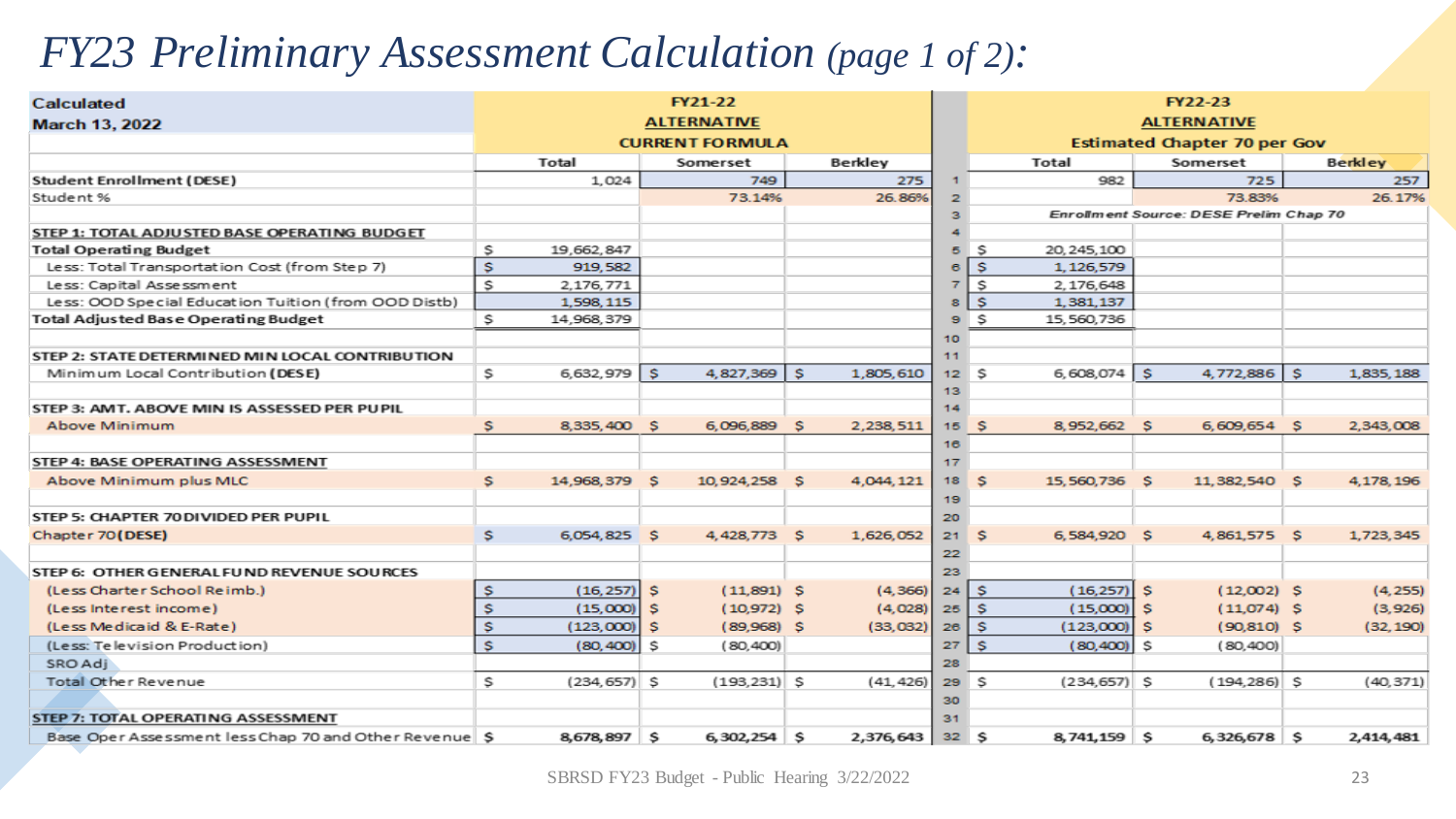#### *FY23 Preliminary Assessment Calculation (page 2 of 2):*

| <b>Calculated</b>                                 |     | FY21-22                                      |     |                |    |                                      |    | <b>FY22-23</b>        |                                     |                |  |                     |  |  |
|---------------------------------------------------|-----|----------------------------------------------|-----|----------------|----|--------------------------------------|----|-----------------------|-------------------------------------|----------------|--|---------------------|--|--|
| March 13, 2022                                    |     | <b>ALTERNATIVE</b><br><b>CURRENT FORMULA</b> |     |                |    |                                      |    | <b>ALTERNATIVE</b>    |                                     |                |  |                     |  |  |
|                                                   |     |                                              |     |                |    |                                      |    |                       | <b>Estimated Chapter 70 per Gov</b> |                |  |                     |  |  |
|                                                   |     | Total                                        |     | Somerset       |    | Berkley                              |    | Total                 | Somerset                            |                |  | <b>Berkley</b>      |  |  |
| <b>Total Transportation Costs</b>                 | \$  | 1,093,320                                    |     |                |    |                                      | 34 | \$<br>1,311,579       |                                     |                |  |                     |  |  |
| Less: Transportation Aid                          | \$. | (173, 738)                                   |     |                |    |                                      | 35 | S.<br>(185,000)       |                                     |                |  |                     |  |  |
| Net Transportation Costs                          | s   | 919,582 \$                                   |     | 672,624 \$     |    | 246,958                              | 36 | s<br>1,126,579 \$     |                                     | 831,741 \$     |  | 294,838             |  |  |
|                                                   |     |                                              |     |                |    |                                      | 37 |                       |                                     |                |  |                     |  |  |
| Add: OOD Special Education Tuition                | s   | 1,598,115 \$                                 |     | 1,529,475 \$   |    | 68,640                               | 38 | s<br>1,381,137 \$     |                                     | 1,270,555 \$   |  | 110,582             |  |  |
|                                                   |     |                                              |     |                |    |                                      | 39 |                       |                                     |                |  |                     |  |  |
| TOTAL OPERATING ASSESSMENT                        | \$  | 11,196,594                                   | s   | 8,504,353 \$   |    | 2,692,241                            | 40 | s<br>11, 248, 875     | s                                   | 8,428,975 \$   |  | 2,819,900           |  |  |
|                                                   |     |                                              |     |                |    |                                      | 41 |                       |                                     |                |  |                     |  |  |
| - Cost per student                                |     |                                              | \$. | 11,354.28 \$   |    | 9,789.97                             | 42 |                       | \$.                                 | 11,626.17 \$   |  | 10,972.38           |  |  |
| - Cost per student excluding OOD                  |     |                                              |     |                |    |                                      | 43 |                       | \$                                  | 9,873.68 \$    |  | 10,542.10           |  |  |
|                                                   |     |                                              |     |                |    |                                      | 44 |                       |                                     |                |  |                     |  |  |
|                                                   |     |                                              |     |                |    |                                      | 45 | Assessment Change \$  |                                     | $(75, 379)$ \$ |  | 127,660             |  |  |
|                                                   |     |                                              |     |                |    |                                      | 46 |                       |                                     | $-0.89%$       |  | 4.74%               |  |  |
| STEP 8: CAPITAL ASSESS MENT                       |     |                                              |     |                |    |                                      | 47 |                       |                                     |                |  |                     |  |  |
| Capital Assessment                                | \$  | 2,176,771 \$                                 |     | 1,592,189      | -S | 584,582                              | 48 | s.<br>2,176,648 \$    |                                     | 1,606,996 \$   |  | 569,652             |  |  |
|                                                   |     |                                              |     |                |    |                                      | 49 |                       |                                     |                |  |                     |  |  |
| STEP 9: TOTAL ASSESSMENT                          |     |                                              |     |                |    |                                      | 50 |                       |                                     |                |  |                     |  |  |
| Total Assessment                                  | \$  | 13,373,365                                   | s   | 10,096,542 \$  |    | 3,276,823                            | 51 | s<br>13,425,523 \$    |                                     | 10,035,970 \$  |  | 3,389,553           |  |  |
| Change from previous year                         |     |                                              |     |                |    |                                      | 52 |                       | s                                   | $(60, 572)$ \$ |  | 112,730             |  |  |
|                                                   |     |                                              |     |                |    |                                      | 53 |                       |                                     | $-0.60%$       |  | 3.44%               |  |  |
| <b>OOD Distribution</b>                           |     |                                              |     |                |    |                                      | 54 |                       |                                     |                |  |                     |  |  |
| Total OOD Special Educ Tuition Budget by District | \$  | 2,298,115                                    | -S  | $2,152,782$ \$ |    | 145,333                              |    | $2,281,137$ \$<br>55S |                                     | $2,096,857$ \$ |  | 184,280             |  |  |
| Circuit Breaker and IDEA funds as % of OOD below  |     | (700,000)                                    |     | (623,307)      |    | (76, 693)                            | 56 | (900,000)             |                                     | (826, 302)     |  | (73, 698)           |  |  |
| NET OOD ASSESSMENT (carried in row 46 above)      | \$  | 1,598,115 \$                                 |     | 1,529,475 \$   |    | 68,640                               | 57 | \$.<br>1,381,137 \$   |                                     | 1,270,555 \$   |  | 110,582             |  |  |
|                                                   |     |                                              |     |                |    |                                      | 58 |                       |                                     |                |  |                     |  |  |
| Current Year Estimated OOD (Project Amount)       | \$  | 2,057,102                                    | -\$ | $1,831,723$ \$ |    | 225,379                              | 59 | $2,105,486$ \$<br>s   |                                     | 1,933,074   \$ |  | 172,412             |  |  |
| % of Total OOD Special Education Tuition          |     |                                              |     | 89.04%         |    | 10.96%                               | 60 |                       |                                     | 91.81%         |  | 8.19%               |  |  |
|                                                   |     | CDDCD $EVA2$ Dudoot                          |     |                |    | Duble $H_{\text{couino}}$ $2/22/202$ |    |                       |                                     |                |  | $\bigcap$ $\bigcap$ |  |  |

SBRSD FY23 Budget - Public Hearing  $3/22/2022$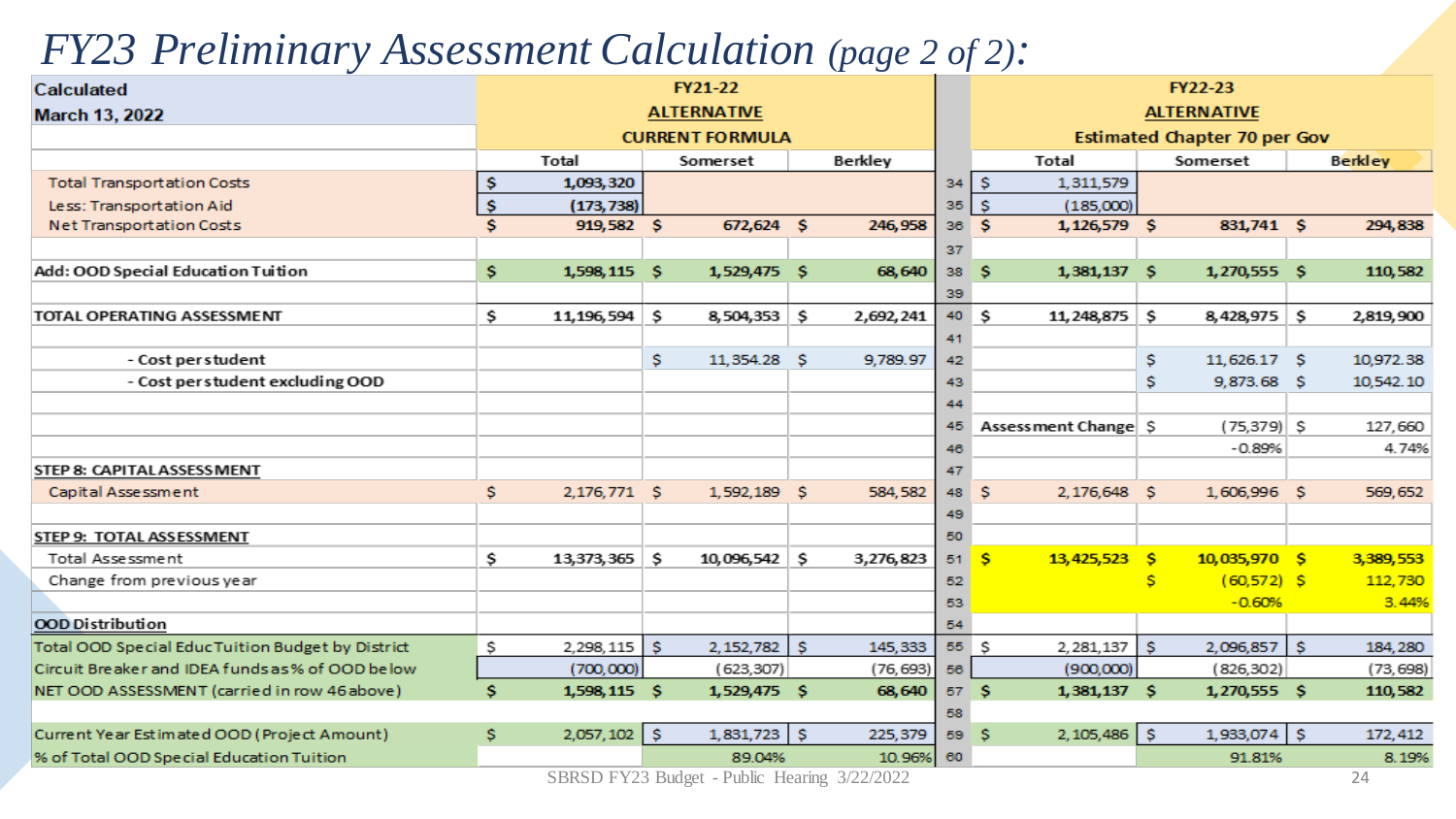### *Historical Changes in Net Operating Budget*

|                           |                  | <b>Dollars</b>   | Percentage  |
|---------------------------|------------------|------------------|-------------|
| <b>Fiscal Year</b>        | Net Budget       | (Incr/Decr)      | (Incr/Decr) |
| <b>FY14</b>               | \$<br>13,381,225 | \$<br>81,225     | 0.61%       |
| <b>FY15</b>               | \$<br>13,418,803 | \$<br>37,578     | 0.28%       |
| <b>FY16</b>               | \$<br>13,262,824 | \$<br>(155, 979) | $-1.16%$    |
| <b>FY17</b>               | \$<br>14,039,006 | \$<br>776,182    | 5.85%       |
| <b>FY18</b>               | \$<br>14,530,171 | \$<br>491,165    | 3.50%       |
| <b>FY19</b>               | \$<br>15,218,439 | \$<br>688,268    | 4.74%       |
| <b>FY20</b>               | \$<br>15,710,075 | \$<br>491,636    | 3.23%       |
| <b>FY21</b>               | \$<br>16,345,124 | \$<br>635,049    | 4.04%       |
| <b>FY22</b>               | \$<br>17,486,076 | \$<br>1,140,952  | 6.98%       |
| <b>FY23 (Preliminary)</b> | \$<br>18,068,452 | \$<br>582,376    | 3.33%       |

*The FY23 Preliminary Net Operating Budget is \$582,376 more than FY22 Adjusted Net Operating Budget, for an increase of 3.33%.*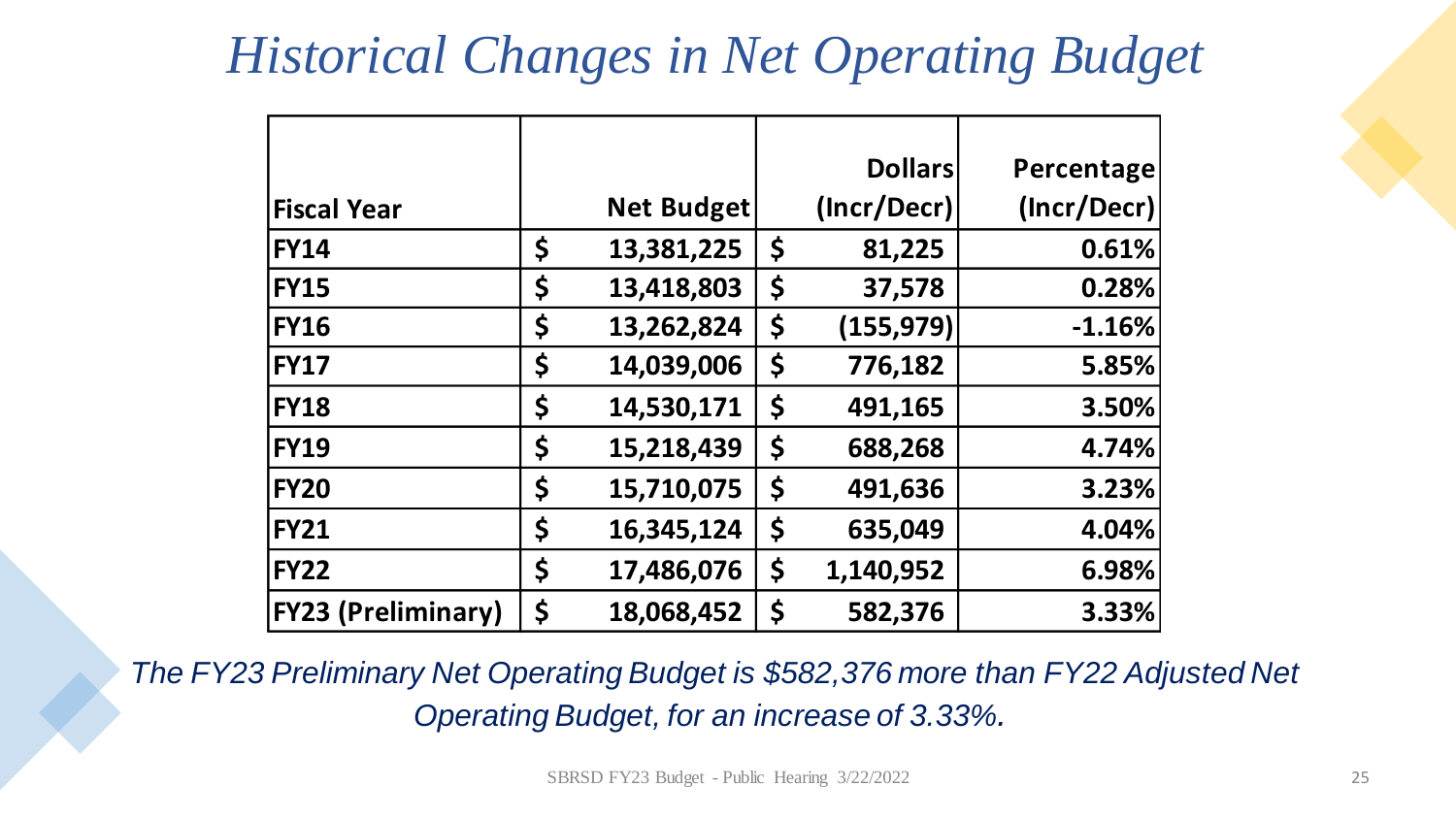## *SBRSD Historical Changes to Operating Assessments*

|                                       | <b>Operational</b> | <b>Somerset</b>   |               | <b>Dollar Percentage</b>                      | <b>Berkley</b>    |               | <b>Dollar Percentage</b> |
|---------------------------------------|--------------------|-------------------|---------------|-----------------------------------------------|-------------------|---------------|--------------------------|
| <b>Fiscal Year</b>                    | <b>Assessment</b>  | <b>Allocation</b> |               | Change $(\frac{5}{2})$ Change $(\frac{9}{2})$ | <b>Allocation</b> |               | Change (\$) Change (%)   |
| <b>FY14</b>                           | \$9,289,089        | \$7,651,883       | (\$73,446)    | $-0.95%$                                      | \$1,637,206       | (557, 698)    | $-3.40%$                 |
| <b>FY15</b>                           | \$9,261,812        | \$7,465,508       | ( \$186, 375) | $-2.44%$                                      | \$1,796,304       | \$159,098     | 9.72%                    |
| <b>FY16</b>                           | \$9,109,266        | \$7,075,915       | ( \$389, 593) | $-5.22%$                                      | \$2,033,351       | \$237,047     | 13.20%                   |
| <b>FY17</b>                           | \$9,725,009        | \$7,384,458       | \$308,543     | 4.36%                                         | \$2,340,551       | \$307,200     | 15.11%                   |
| <b>FY18</b>                           | \$9,492,959        | \$7,030,991       | ( \$353,467)  | $-4.79%$                                      | \$2,461,968       | \$121,417     | 5.19%                    |
| <b>FY19</b>                           | \$9,766,864        | \$7,288,188       | \$257,197     | 3.66%                                         | \$2,478,676       | \$16,708      | 0.68%                    |
| <b>FY20</b>                           | \$9,478,447        | \$6,899,146       | ( \$389,042)  | $-5.34%$                                      | \$2,579,301       | \$100,625     | 4.06%                    |
| <b>FY21</b>                           | \$9,962,037        | \$7,124,678       | \$225,532     | 3.27%                                         | \$2,837,359       | \$258,058     | 10.00%                   |
| <b>FY22</b>                           | \$11,196,594       | \$8,504,353       | \$1,379,675   | 19.36%                                        | \$2,692,241       | ( \$145, 118) | $-5.11%$                 |
| <b>FY23 (Preliminary) Alternative</b> | \$11,248,875       | \$8,428,975       | (575, 378)    | $-0.89%$                                      | \$2,819,900       | \$127,659     | 4.74%                    |

Since 2012, Somerset Operating Assessment has **increased**a total of \$109,370. The Preliminary FY23 Alternative Operating Assessment - Somerset's cost per student will increase from \$11,354 to \$11,626.

Since 2012, Berkley Operating Assessment has **increased**a total of \$1,362,544. The Preliminary FY23 Alternative Operating Assessment - Berkley's cost per student will increase from \$9,790 to \$10,972.

**The Per Pupil Expenditures (PPE) changes are a result of changes in enrollment by the member communities.**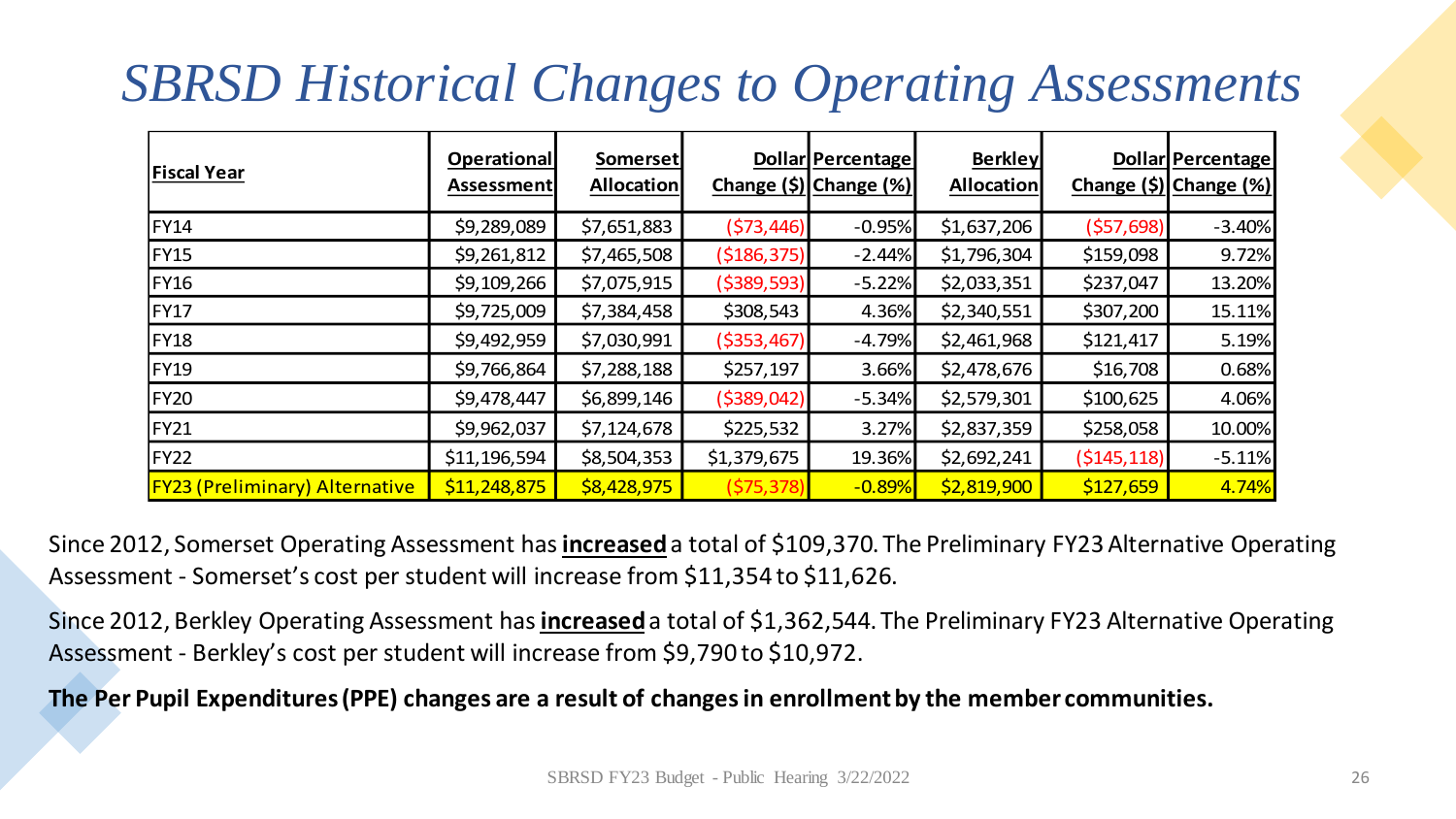## *Excess & Deficiency (E&D) and Stabilization Fund*

Excess and Deficiency (E&D) Funds Balance as of June 30, 2021 was \$1,054,568

On February 14 SBRSD School Committee approved the use of E&D in the amount of \$139,500:

- Technology Purchases \$77,500
- OPEB Contributions \$62,000

Adjusted E&D Fund Balance \$915,068

*Certified E&D at the 5% Cap as of June 30, 2021 is \$983,142*

As of January 31, 2022, the balance in the SBRSD Stabilization Account is \$440,233.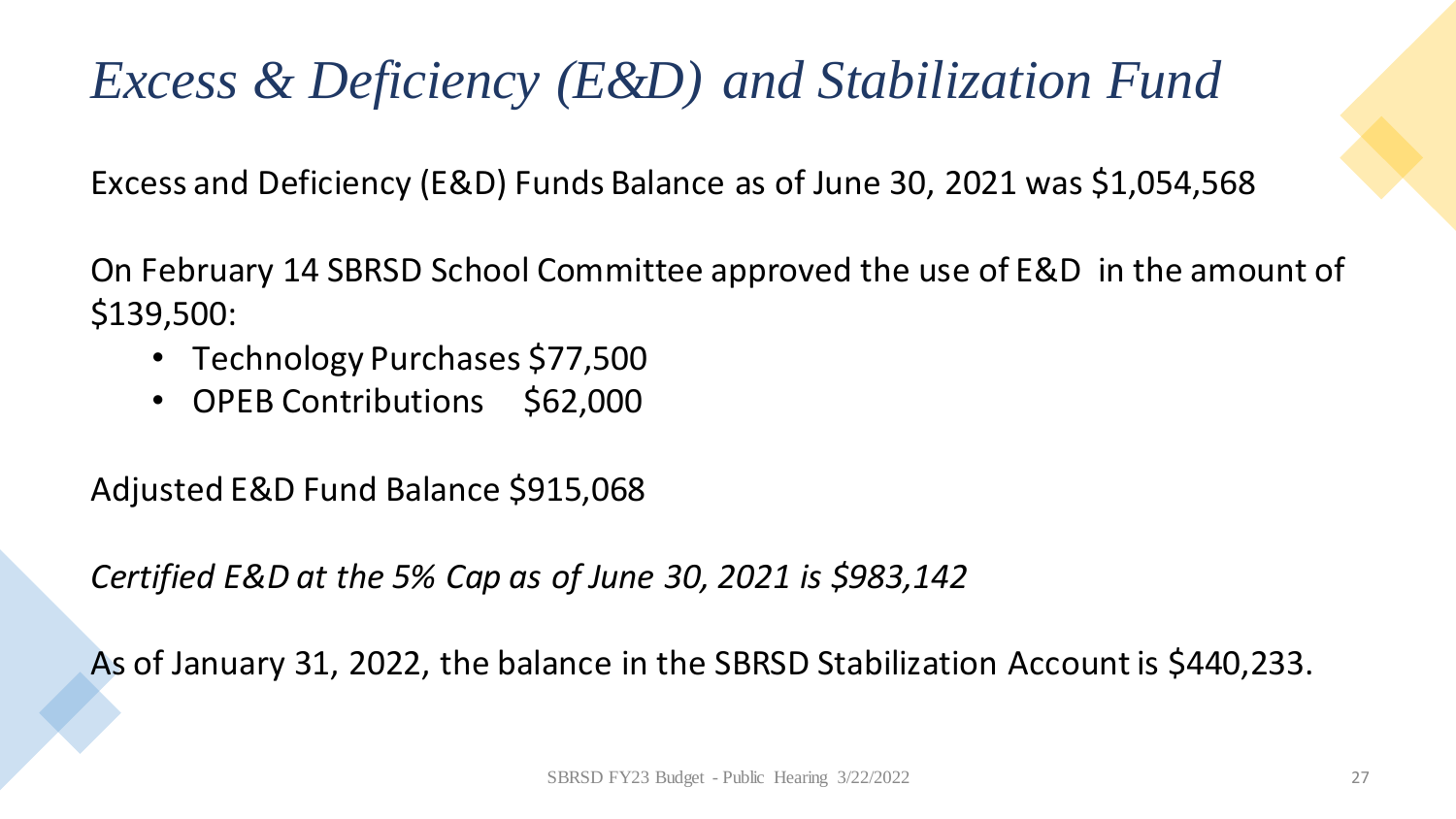### *Summary*

- \$21, 839,149 Total Budget
- (\$1,594,049) Less Other Sources (IDEA, Circuit Breaker, Federal Grant and Misc Revenue
- •\$20,245,100 Gross Operating Budget a \$582,253 or 3.33% increase over FY22
- (\$2,176,648) Less Capital Assessment
- •\$18,068,452 Net Operating Budget

|                       | Somerset |                  |      |            |    | <b>Berkley</b> |         |               |   |            |
|-----------------------|----------|------------------|------|------------|----|----------------|---------|---------------|---|------------|
|                       |          | <b>Operating</b> |      | Capital    |    | Operating      | Capital | Total         |   |            |
|                       |          | Assessment       |      | Assessment |    | Assessment     |         | Assessment    |   | Assessment |
| <b>FY22</b>           | \$       | 8,504,353        | \$   | 1,592,189  | \$ | 2,692,241      | \$      | 584,582       | ς | 13,373,365 |
| <b>FY23</b>           | \$       | 8,428,975        | - \$ | 1,606,996  | \$ | 2,819,900      | - \$    | 569,652       |   | 13,425,523 |
|                       | \$       | $(75, 378)$ \$   |      | 14,807     | \$ | 127,659        | - \$    | $(14,930)$ \$ |   | 52,158     |
| <b>Precent Change</b> |          | $-0.89\%$        |      | 0.93%      |    | 4.74%          |         | $-2.55%$      |   | 0.39%      |

#### *Assessment Breakdown*